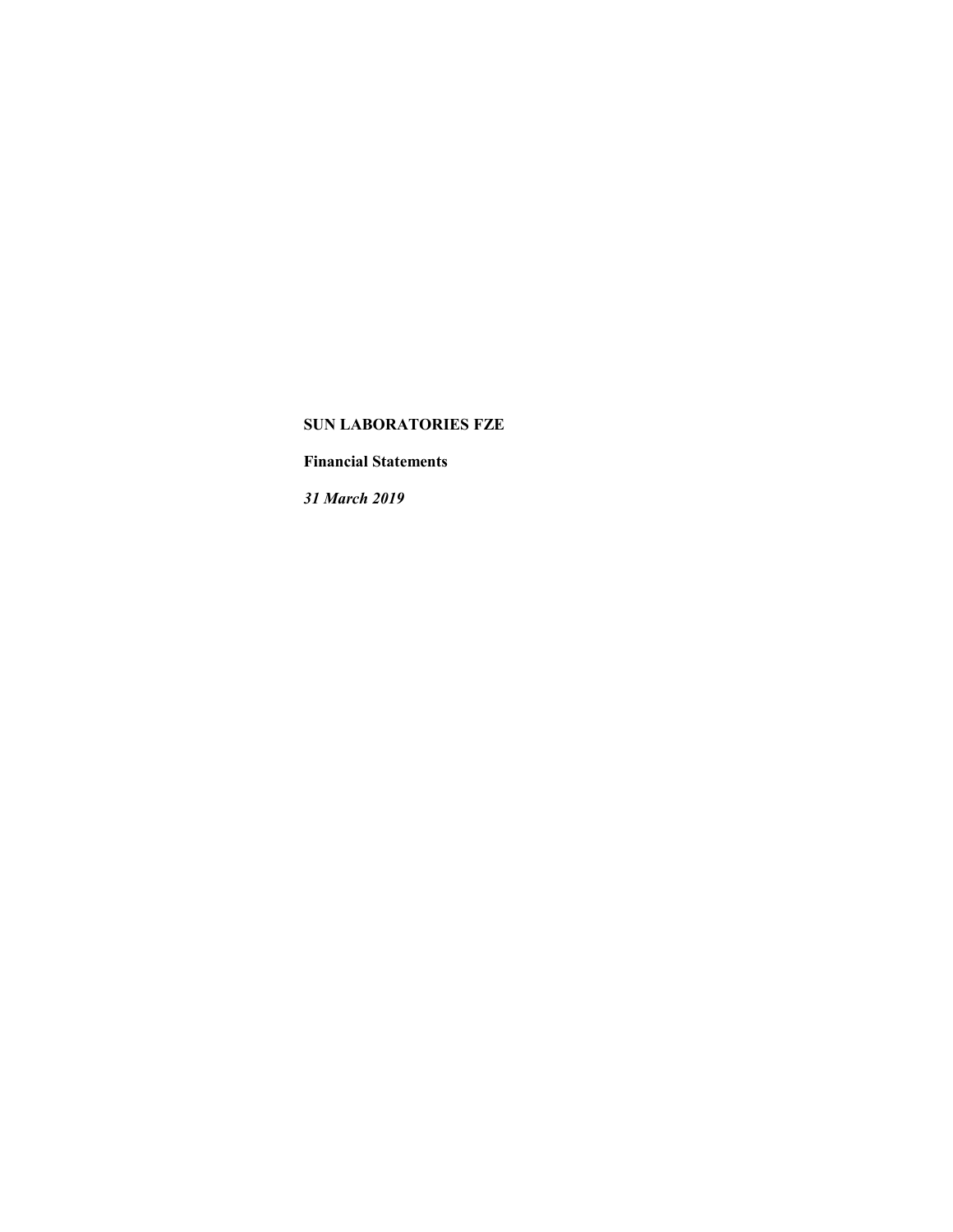**Financial Statements**  *31 March 2019* 

|                                                            | PAGES    |
|------------------------------------------------------------|----------|
| Director's report                                          |          |
| Independent Auditors' Report                               | $2 - 3$  |
| <b>Statement of Financial Position</b>                     | 4        |
| Statement of Profit or Loss and Other Comprehensive Income | 5        |
| Statement of Changes in Equity                             | 6        |
| <b>Statement of Cash Flows</b>                             | 7        |
| Notes to the Financial Statements                          | $8 - 20$ |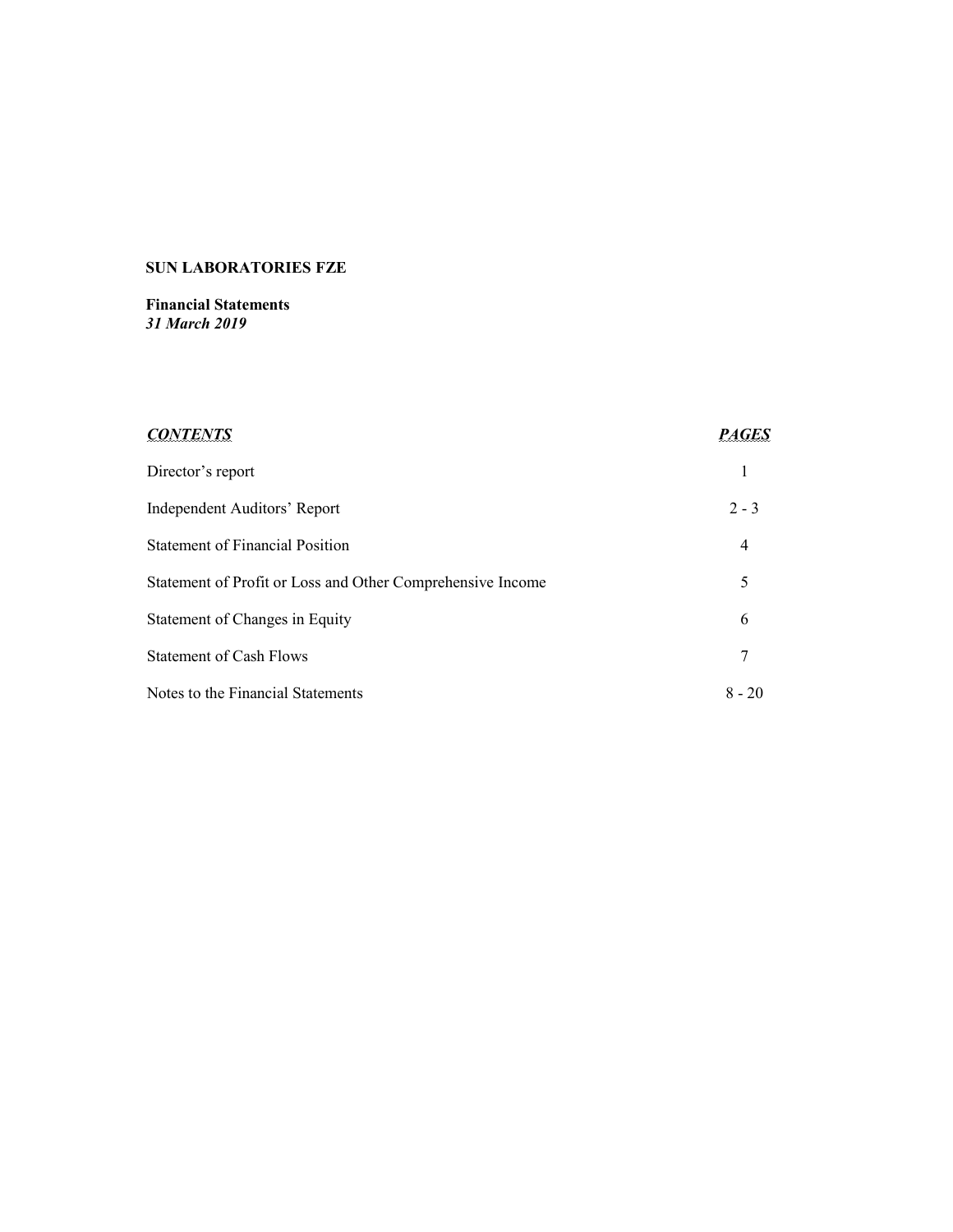### **SUN LABORATORIES FZE Director's Report**

The director submits his report together with the audited financial statements for the year ended 31 March 2019.

### **Results and appropriations**

The results of the establishment and the appropriations made for the year ended 31 March 2019 are set out on pages 5 and 6 of the financial statements.

In my opinion, the financial statements set out on page 4 to 20 are drawn up so as to give a true and fair view of the financial position of the establishment as at 31 March 2019, the financial performance, changes in equity and cash flows of the establishment for the year then ended in accordance with the applicable provisions of the Sharjah Airport International Free Zone Authority and International Financial Reporting Standards.

At the date of the financial statement, there are reasonable grounds to believe that the establishment will be able to pay its debts as and when they fall due.

### **Review of the business**

The establishment has carried out activity of distribution and marketing of pharmaceutical products manufactured by the ultimate parent company during the year. Also, the establishment has acquired contractual rights from a local establishment.

### **Events since the end of the year**

There were no important events which have occurred since the year-end that materially affect the establishment.

### **Shareholder and its interest**

The shareholder at 31 March 2019 and its interest as at that date in the share capital of the establishment was as under:

|                     | <b>Country of</b><br><i>incorporation</i> | <b>No. of shares</b> | <u>AED</u> | <u>USD</u> |
|---------------------|-------------------------------------------|----------------------|------------|------------|
| Sun Pharma Holdings | <b>Mauritius</b>                          | <u>300</u>           | 45,000,000 | 12.251.565 |

### **Auditors**

A resolution to re-appoint the auditors and fix their remuneration will be put to the board at the annual general meeting.

Harin P. Mehta **DIRECTOR** 

 $\frac{1}{2}$  ,  $\frac{1}{2}$  ,  $\frac{1}{2}$  ,  $\frac{1}{2}$  ,  $\frac{1}{2}$  ,  $\frac{1}{2}$  ,  $\frac{1}{2}$  ,  $\frac{1}{2}$  ,  $\frac{1}{2}$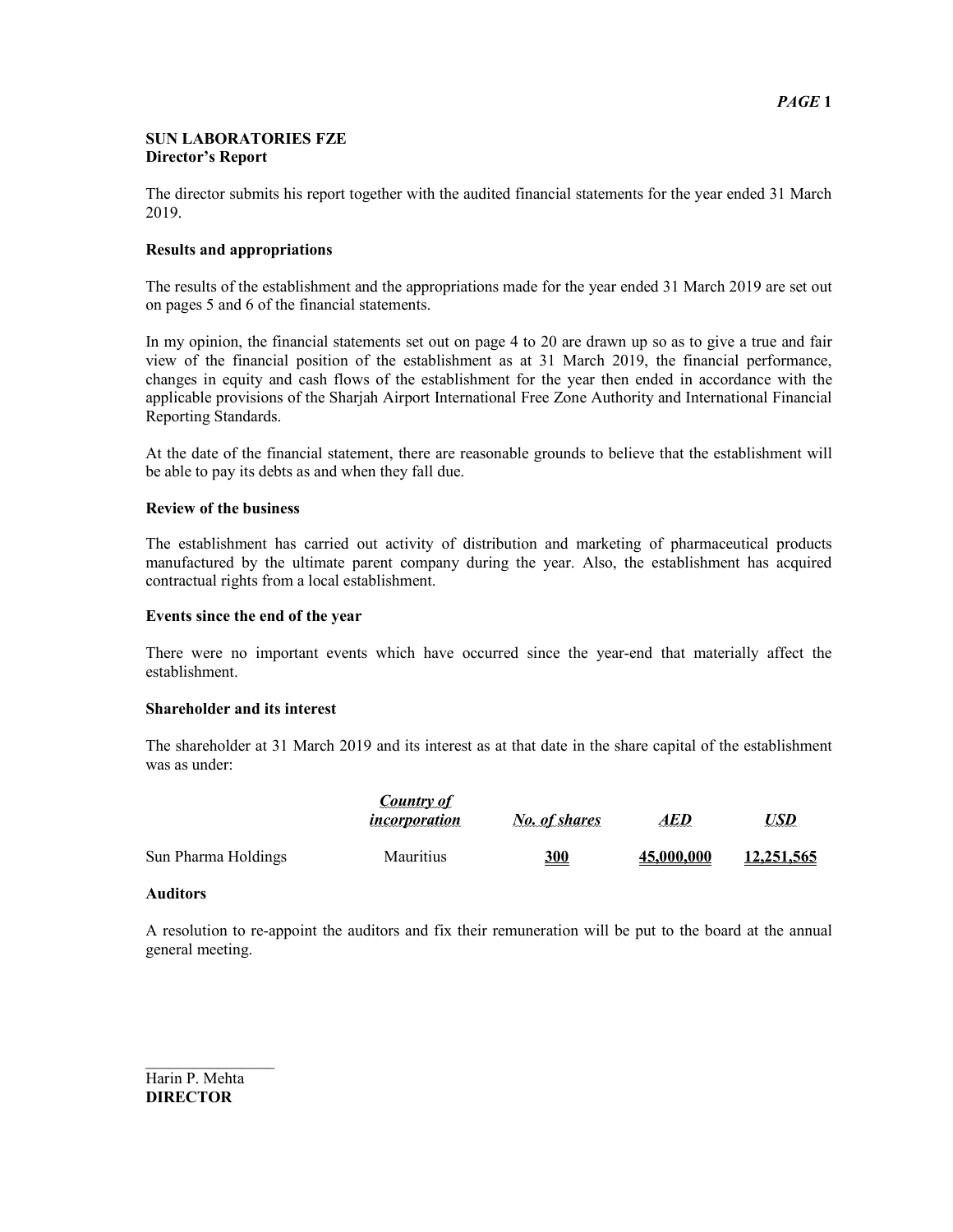

 $PAGE$  2

# INDEPENDENT AUDITORS' REPORT TO THE SHAREHOLDER OF **SUN LABORATORIES FZE**

# **Report on the Audit of the Financial Statements**

### Opinion

We have audited the financial statements of SUN LABORATORIES FZE (the "establishment"), which comprise the statement of financial position as at 31 March 2019, statement of profit or loss and other comprehensive income, statement of changes in equity and statement of cash flows for the year then ended, and notes to financial statements including a summary of significant accounting policies.

In our opinion, the accompanying the financial statements present fairly, in all material respects, the financial position of SUN LABORATORIES FZE as at 31 March 2019, its financial performance and its cash flows for the year then ended in accordance with International Financial Reporting Standards (IFRSs).

## **Basis for Opinion**

We conducted our audit in accordance with International Standards on Auditing (ISAs). Our responsibilities under those standards are further described in the Auditors' Responsibilities for the Audit of the Financial Statements section of our report. We are independent of the establishment in accordance with the ethical requirements that are relevant to our audit of the financial statements in United Arab Emirates and we have fulfilled our other ethical responsibilities in accordance with these requirements. We believe that the audit evidence we have obtained is sufficient and appropriate to provide a basis for our audit opinion.

## **Emphasis of Matter**

Without qualifying our audit opinion, we draw attention to note 2 to the financial statements regarding going concern assertions.

# Responsibilities of Management and Those Charged with Governance for the Financial Statements

Management is responsible for the preparation and fair presentation of the financial statements in accordance with IFRSs and implementing regulations of Sharjah Airport International Free Zone Authority, and for such internal control as management determines is necessary to enable the preparation of financial statements that are free from material misstatement, whether due to fraud or error.

In preparing the financial statements, management is responsible for assessing the establishment ability to continue as a going concern, disclosing, as applicable, matters related to going concern and using the going concern basis of accounting unless management either intends to liquidate the establishment or to cease operations, or has no realistic alternative but to do so. Those charged with governance are responsible for overseeing the establishment's financial reporting process.

## Auditors' Responsibilities for the Audit of the Financial Statements

Our objectives are to obtain reasonable assurance about whether the financial statements as a whole are free from material misstatement, whether due to fraud or error, and to issue an auditors' report that includes our opinion. Reasonable assurance is a high level of assurance, but is not a guarantee that an audit conducted in accordance with ISAs will always detect a material misstatement when it exists.

Misstatements can arise from fraud or error and are considered material if, individually or in the aggregate, they could reasonably be expected to influence the economic decisions of users taken on the basis of these financial statements.

As part of an audit in accordance with ISAs, we exercise professional judgment and maintain professional skepticism throughout the audit. We also:

Identify and assess the risks of material misstatement of the financial statements, whether due to  $\bullet$ fraud or error, design and perform audit procedures responsive to those risks, and obtain audit evidence that is sufficient and appropriate to provide a basis for our opinion.

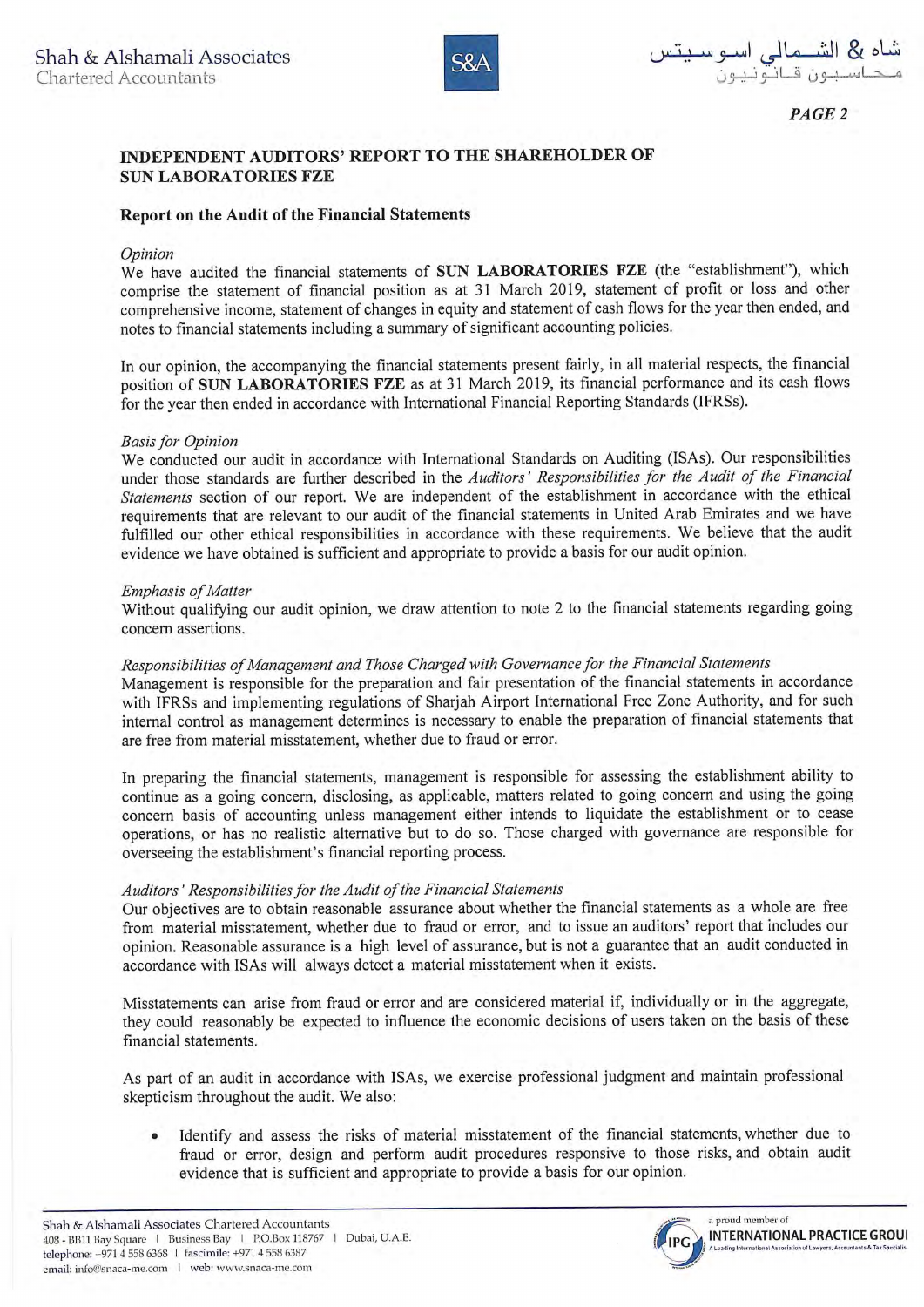

# **INDEPENDENT AUDITORS' REPORT TO THE SHAREHOLDER OF SUN LABORATORIES FZE**

## Auditors' Responsibilities for the Audit of the Financial Statements (cont'd)

The risk of not detecting a material misstatement resulting from fraud is higher than for one resulting from error, as fraud may involve collusion, forgery, intentional omissions, misrepresentations, or the override of internal control.

- Obtain an understanding of internal control relevant to the audit in order to design audit  $\bullet$ procedures that are appropriate in the circumstances, but not for the purpose of expressing an opinion on the effectiveness of the establishment's internal control.
- Evaluate the appropriateness of accounting policies used and the reasonableness of accounting estimates and related disclosures made by management.
- Conclude on the appropriateness of management's use of the going concern basis of accounting and,  $\bullet$ based on the audit evidence obtained, whether a material uncertainty exists related to events or conditions that may cast significant doubt on the establishment ability to continue as a going concern. If we conclude that a material uncertainty exists, we are required to draw attention in our auditors' report to the related disclosures in the financial statements or, if such disclosures are inadequate, to modify our opinion. Our conclusions are based on the audit evidence obtained up to the date of our auditors' report. However, future events or conditions may cause the establishment to cease to continue as a going concern.
- Evaluate the overall presentation, structure and content of the financial statements, including the disclosures, and whether the financial statements represent the underlying transactions and events in a manner that achieves fair presentation.

We communicate with those charged with governance regarding, among other matters, the planned scope and timing of the audit and significant audit findings, including any significant deficiencies in internal control that we identify during our audit.

# **Report on Other Legal and Regulatory Requirements**

Also, in our opinion, the establishment has maintained proper books of account and the financial statements are in agreement with the books of account. We obtained all the information which we considered necessary for our audit. According to the information available to us, except for the matters stated in the *Emphasis of Matter* section of our report, there were no contraventions during the year of the regulation issued by the Sharjah Airport International Free Zone Authority pursuant to Law No. 2 of 1995 or the Articles of Association of the establishment which might have materially affected the financial position of the establishment or its financial performance.

Signed by: C. D. Shah Partner Registration No. 677 Shah & Alshamali Associates Chartered Accountants 16 May 2019 Dubai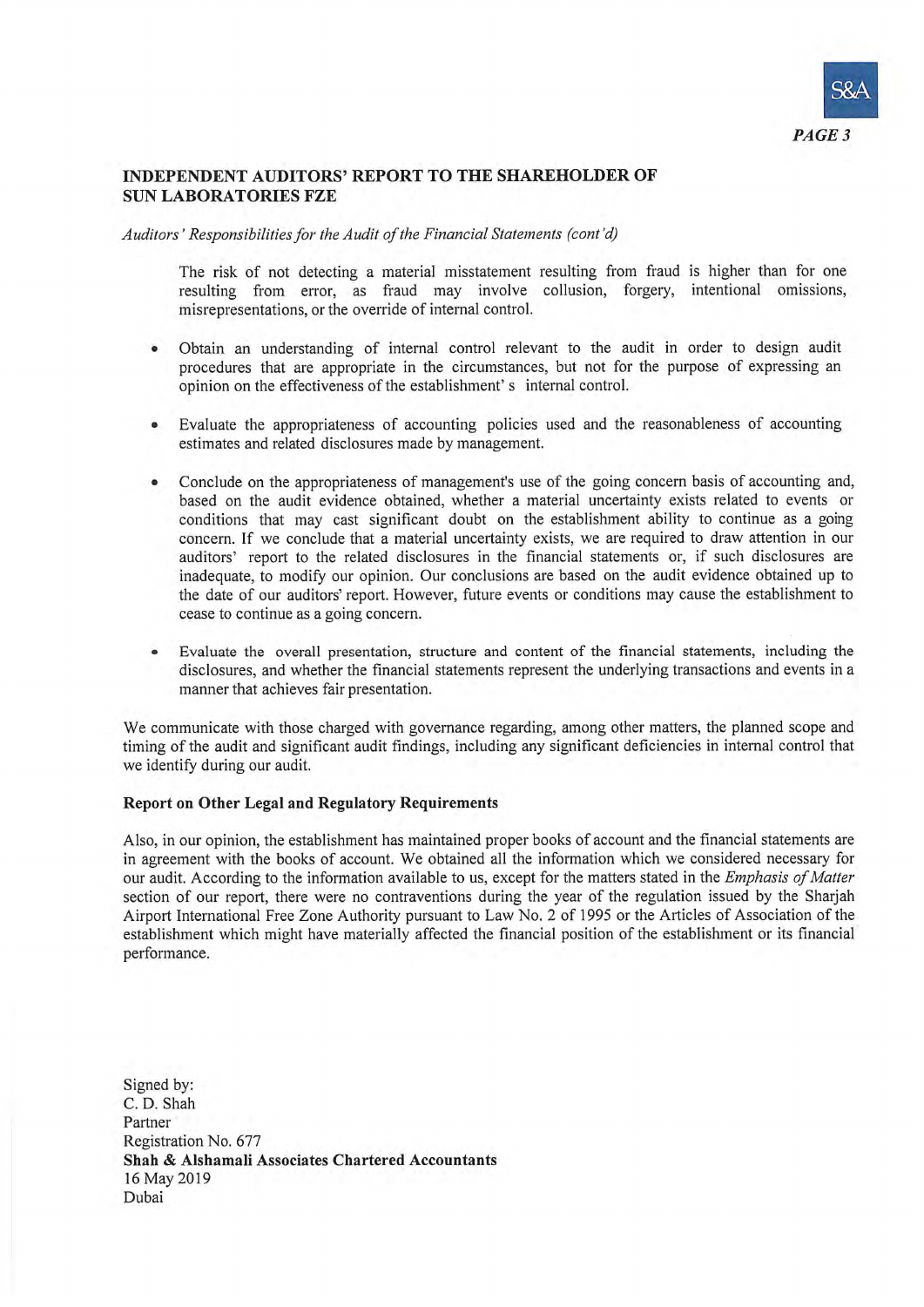## **Statement of Financial Position**  *31 March 2019*

|                                          |                  | 2019           | 2018           |
|------------------------------------------|------------------|----------------|----------------|
| <b>ASSETS</b>                            | <b>Notes</b>     | <b>USD</b>     | <b>USD</b>     |
| <b>Non-current assets</b>                |                  |                |                |
| Property, plant and equipment            | 5                |                |                |
|                                          | 6                |                |                |
| Intangible assets                        |                  | 291,837,836    | 301,804        |
|                                          |                  | 291,837,836    | 301,804        |
| <b>Current assets</b>                    |                  |                |                |
| Trade receivables                        | $\boldsymbol{7}$ | 34, 377, 335   | 34,307,646     |
| Advances, deposits and other receivables | 8                | 304,486        | 58,707         |
| Prepayments                              |                  | 8,986          | 9,035          |
| Cash and bank balances                   | 9                | 4,178,353      | 7,833,103      |
|                                          |                  | 38,869,160     | 42,208,491     |
|                                          |                  |                |                |
| <b>Total assets</b>                      |                  | 330,706,996    | 42,510,295     |
| <b>EQUITY AND LIABILITIES</b>            |                  |                |                |
| <b>Equity</b>                            |                  |                |                |
| Share capital                            | 10               | 12,251,565     | 12,251,565     |
| <b>Accumulated losses</b>                |                  | (14, 426, 328) | (16, 334, 230) |
| <b>Total equity</b>                      |                  | (2,174,763)    | (4,082,665)    |
|                                          |                  |                |                |
| Non-current liability                    |                  |                |                |
| Long-term loan                           | 11               | 304,271,360    |                |
|                                          |                  |                |                |
| <b>Current liabilities</b>               |                  |                |                |
| Trade payables                           | 12               | 28,340,575     | 46,319,448     |
| Other payables and accruals              | 13               | 269,824        | 273,512        |
|                                          |                  | 28,610,399     | 46,592,960     |
|                                          |                  |                |                |
| <b>Total liabilities</b>                 |                  | 332,881,759    | 46,592,960     |
| <b>Total equity and liabilities</b>      |                  | 330,706,996    | 42,510,295     |

*The notes on pages 8 to 20 form an integral part of these financial statements.* 

Harin P. Mehta **DIRECTOR** 

 $\mathcal{L}=\mathcal{L}^{\mathcal{L}}$  , where  $\mathcal{L}^{\mathcal{L}}$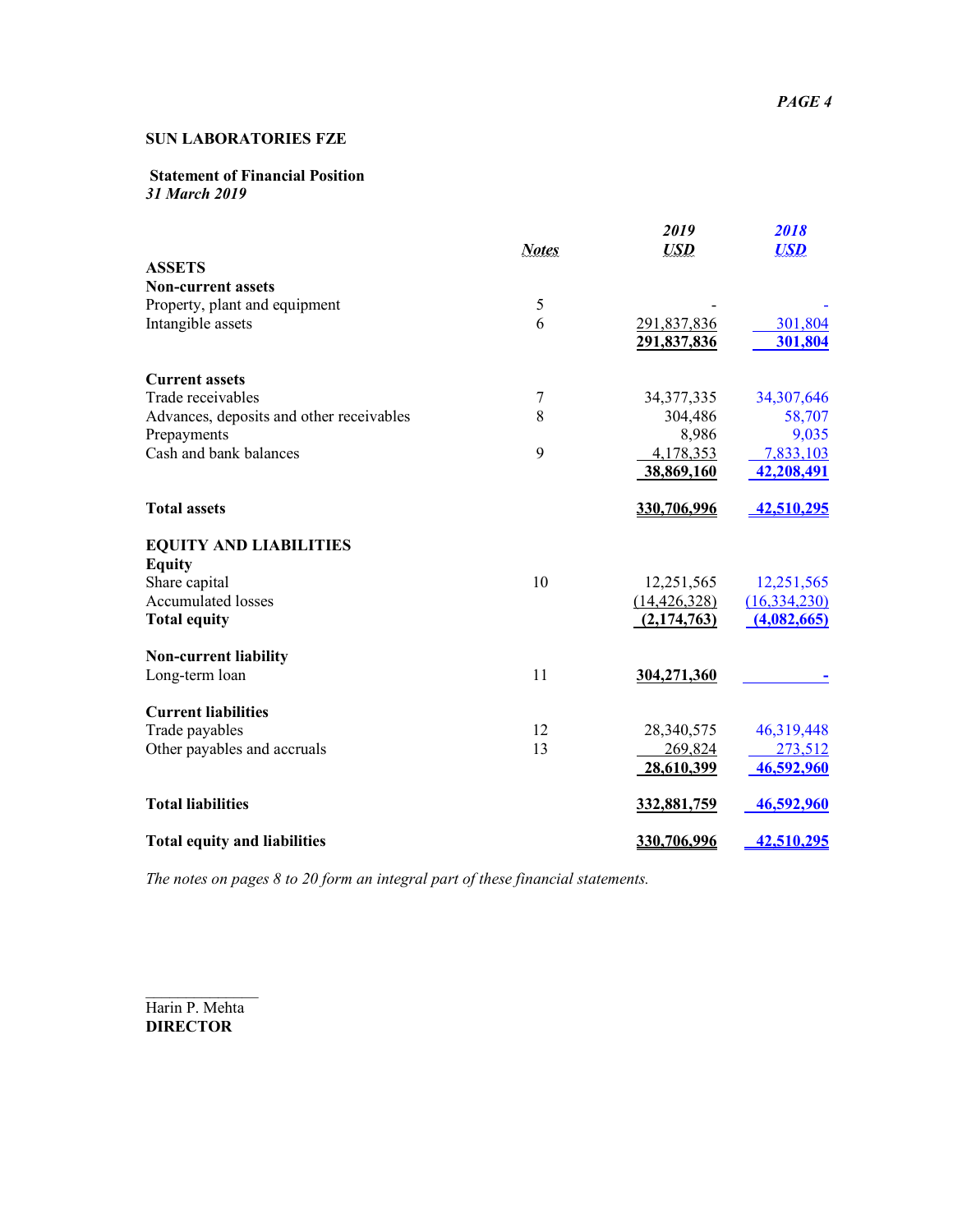# **Statement of Profit or Loss and Other Comprehensive Income**  *for the year ended 31 March 2019*

|                                                  | <b>Notes</b> | 2019<br>$\sum_{n=1}^{n}$ | 2018<br><b>USD</b> |
|--------------------------------------------------|--------------|--------------------------|--------------------|
| <b>Sales</b>                                     | 14           | 78,241,037               | 61,708,341         |
| Cost of sales                                    | 15           | (70,889,839)             | (55,017,784)       |
| <b>Gross profit</b>                              |              | 7,351,198                | 6,690,557          |
| Other income                                     | 16           | 256,876                  | 4,956              |
| <b>Expenditure</b>                               |              |                          |                    |
| Professional, promotional and marketing expenses |              | (4,780,279)              | (5,331,132)        |
| Lease and license fee                            |              | (22,039)                 | (8, 459)           |
| Other administrative expenses                    |              | (377, 378)               | (105, 878)         |
| Impairment of property, plant and equipment      | 5            | (14, 979)                |                    |
| Amortisation                                     | 6            | (301, 704)               | (17,681)           |
| Interest on long term loan                       | 17           | (203, 793)               |                    |
| <b>Total expenditure</b>                         |              | (5,700,172)              | (5,463,150)        |
| Profit for the year                              |              | 1,907,902                | 1,232,363          |
| Other comprehensive income                       |              |                          |                    |
| Total comprehensive income for the year          |              | 1,907,902                | 1,232,363          |

*The notes on pages 8 to 20 form an integral part of these financial statements.*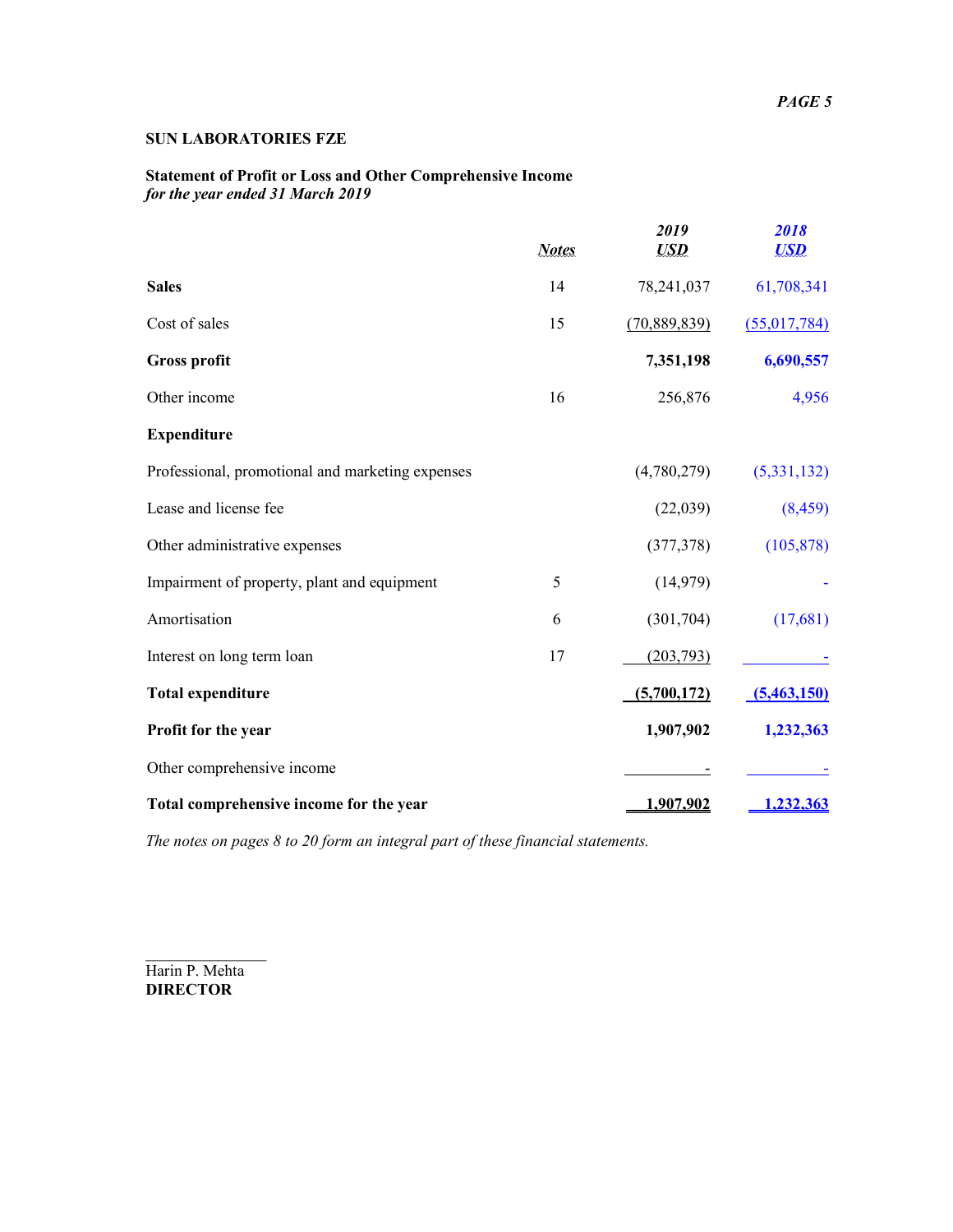## **Statement of Changes in Equity**  *for the year ended 31 March 2019*

|                            | <b>Share</b><br>capital<br><u>USD</u> | <b>Accumulated</b><br>losses<br><b>USD</b> | <b>Total</b><br><b>USD</b> |
|----------------------------|---------------------------------------|--------------------------------------------|----------------------------|
| As at 31 March 2017        | 12,251,565                            | (17,566,593)                               | (5,315,028)                |
| Profit for the year        |                                       | 1,232,363                                  | 1,232,363                  |
| <b>As at 31 March 2018</b> | 12,251,565                            | (16,334,230)                               | (4,082,665)                |
| Profit for the year        |                                       | 1,907,902                                  | 1,907,902                  |
| As at 31 March 2019        | 12,251,565                            | (14.426.328)                               | (2.174, 763)               |

*The notes on pages 8 to 20 form an integral part of these financial statements.*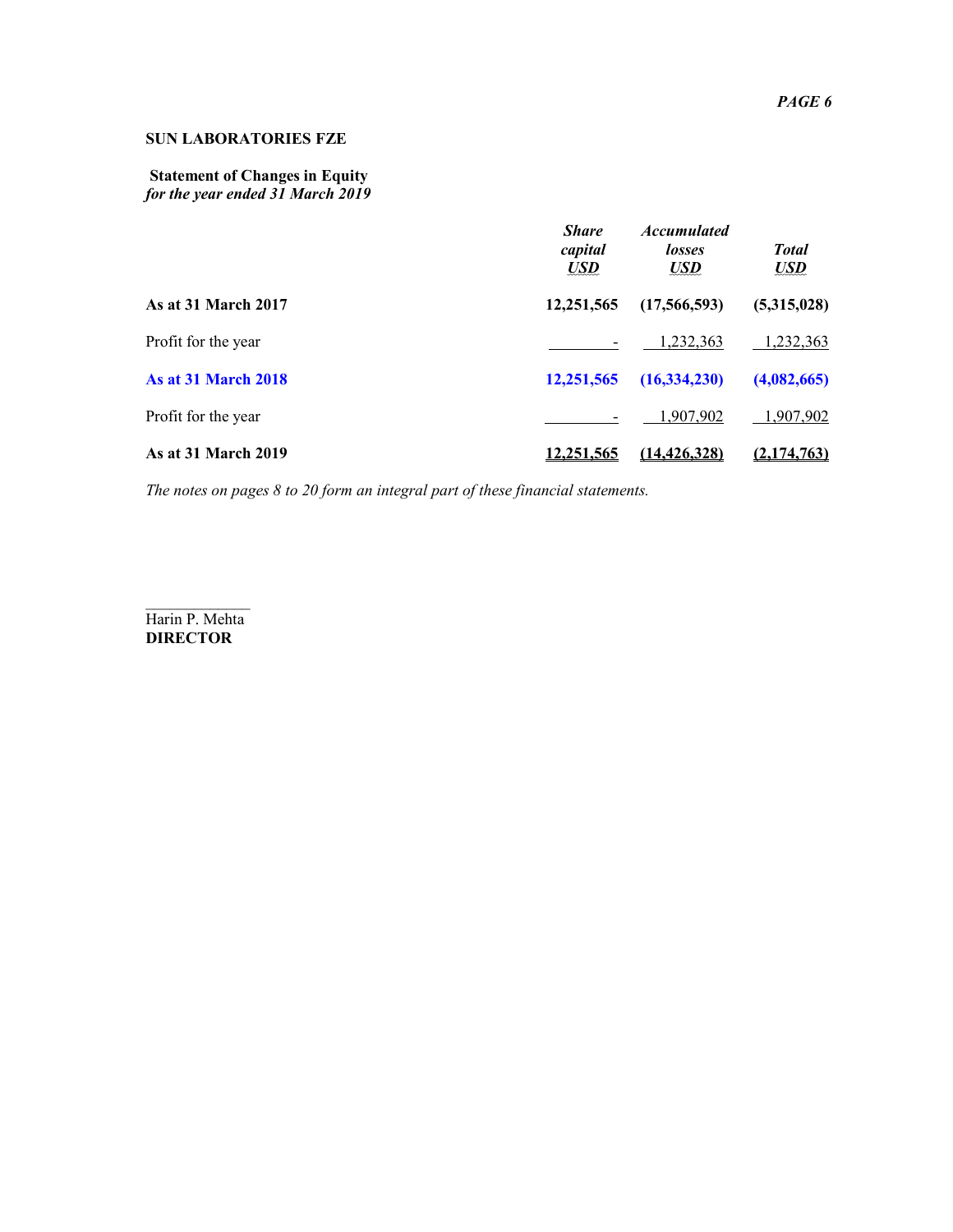# **Statement of Cash Flows**

*for the year ended 31 March 2019* 

|                                                        |             | 2019        | 2018           |
|--------------------------------------------------------|-------------|-------------|----------------|
|                                                        | <b>Note</b> | <b>USD</b>  | <b>USD</b>     |
| <b>Cash flows from operating activities</b>            |             |             |                |
| Profit for the year                                    |             | 1,907,902   | 1,232,363      |
| Adjustment for:                                        |             |             |                |
| Finance cost                                           |             | 203,793     |                |
| Interest income                                        |             | (8,741)     |                |
| Impairment of property, plant and equipment            |             | 14,979      |                |
| Amortisation                                           |             | 301,704     | 17.681         |
| Operating profit before working capital changes        |             | 2,419,637   | 1,250,044      |
| Increase in trade, other receivables and prepayments   |             | (291,317)   | (33,073,976)   |
| Increase/(decrease) in trade and other payables        |             | (4,183,070) | 45,095,128     |
| Net cash from/ (used in) operating activities          |             | (2,054,750) | 13,271,196     |
| <b>Cash flows from investing activities</b>            |             |             |                |
| Receipt from investment in a jointly controlled entity |             |             | 10,341         |
| Payment for purchase of intangible asset               |             | (1,600,000) | (319, 485)     |
| Placement of term deposit                              |             | (550,000)   |                |
| Net cash from/ (used in) investing activities          |             | (2,150,000) | (309, 144)     |
| <b>Cash flows from financing activity</b>              |             |             |                |
| (Payment) / receipt of long-term loan (net)            |             |             | (5,300,000)    |
| Net cash from/(used in) financing activity             |             |             | (5,300,000)    |
| Net increase/ (decrease) in cash and cash equivalents  |             | (4,204,750) | 7,662,052      |
| Cash and cash equivalents at the beginning of the year |             | 7,833,103   | <u>171,051</u> |
| Cash and cash equivalents at the end of the year       | 9           | 3,628,353   | 7,833,103      |

*The notes on pages 8 to 20 form an integral part of these financial statements.*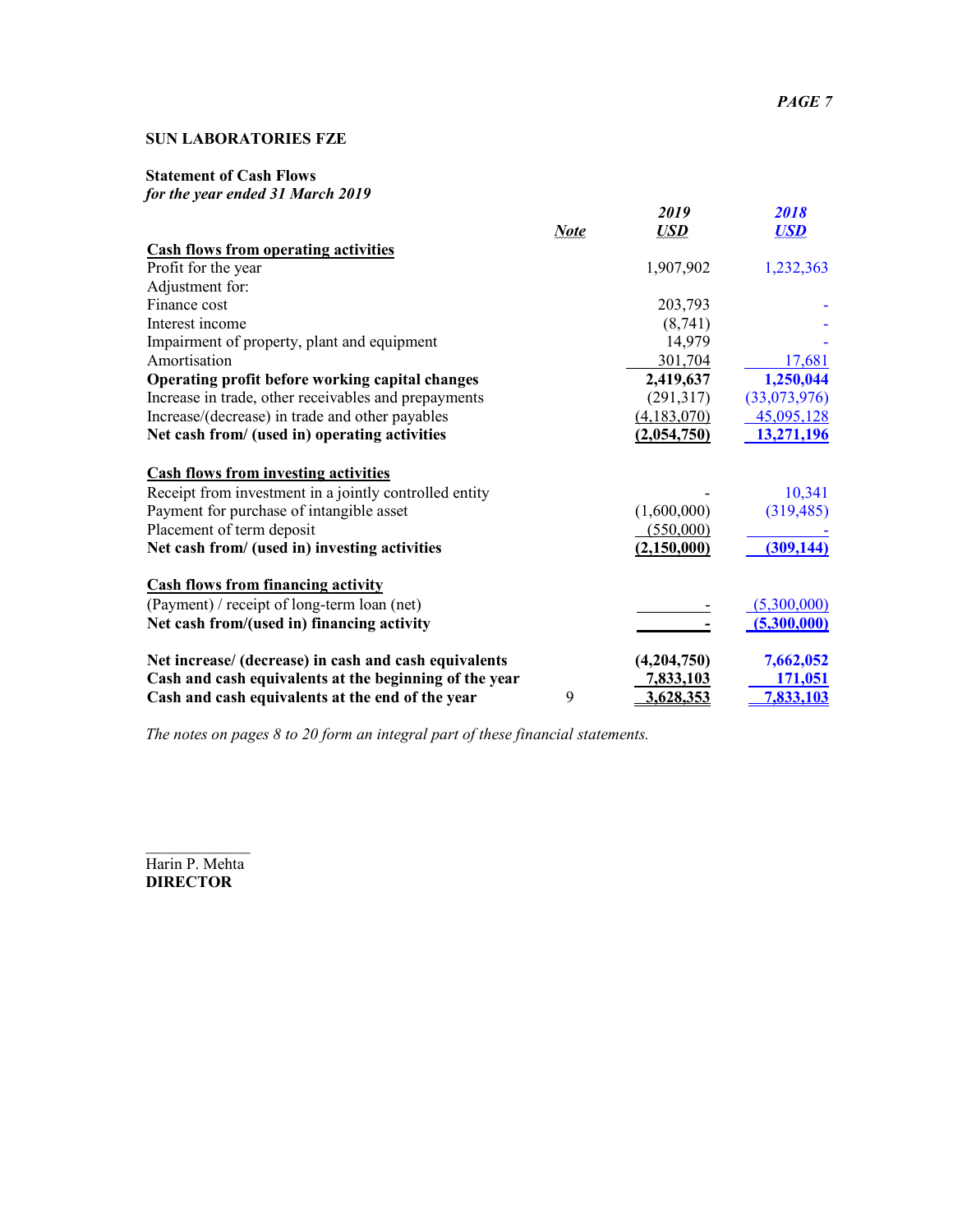### **Notes to the Financial Statements**  *for the year ended 31 March 2019*

### **1. Legal status and activity**

**SUN LABORATORIES FZE** (the "establishment") is a limited liability establishment incorporated in Sharjah Airport International Free Zone, Sharjah, United Arab Emirates pursuant to Emiri Decree # 2 of 1995 and in accordance with the implementation procedures of the free zone establishment.

The registered address of the establishment is SAIF plus R5 – 30/B, P. O. Box 7818, Sharjah, United Arab Emirates.

The establishment is a wholly owned subsidiary of **SUN PHARMA HOLDINGS**, Mauritius. The ultimate parent company is **SUN PHARMACEUTICAL INDUSTRIES LIMITED**, India*.*

The establishment is operating under commercial license number 09137 with general trading as its licensed activity.

The establishment is engaged in distribution and marketing of pharmaceutical products manufactured by the ultimate parent company and sells to the overseas customers in the designated territories in terms of binding letter of intent with ultimate parent company. The establishment has engaged services of marketing executives overseas to distribute and market the products in the designated territories.

### **2. Basis of preparation**

### *Going concern*

As at 31 March 2019, the establishment's equity funds show deficit of USD 2,174,763 *(previous year USD 4,082,665)* after adjusting net profit for the year of USD 1,907,902 *(previous year USD 1,232,363)*. This situation is not in compliance with Sharjah International Airport Free Zone Regulations. However, these financial statements have been prepared on a going concern basis in view of the following:

- The Directors have resolved to continue the operations.
- Receivables are of sound quality.
- Key executive management is in place.
- Future forecast reflects continuation of a positive trading and financial performance.
- The management is not aware of any material changes that may adversely affect the establishment, related to customers, suppliers, services or geographical markets.
- Parent entities would be extending financial support to timely meet with the future funding requirements, if any.

### *Statement of compliance*

The financial statements have been prepared under accrual basis of accounting in accordance with International Financial Reporting Standards (IFRS) as issued by the International Accounting Standards Board (IASB), interpretations issued by the International Financial Reporting Interpretations Committee (IFRIC) and the applicable requirements of Sharjah Airport International Free Zone Authority.

### *Basis of measurement*

The financial statements have been prepared under the historical cost basis except for certain financial and non-financial instruments that are measured at fair values at the end of each reporting period.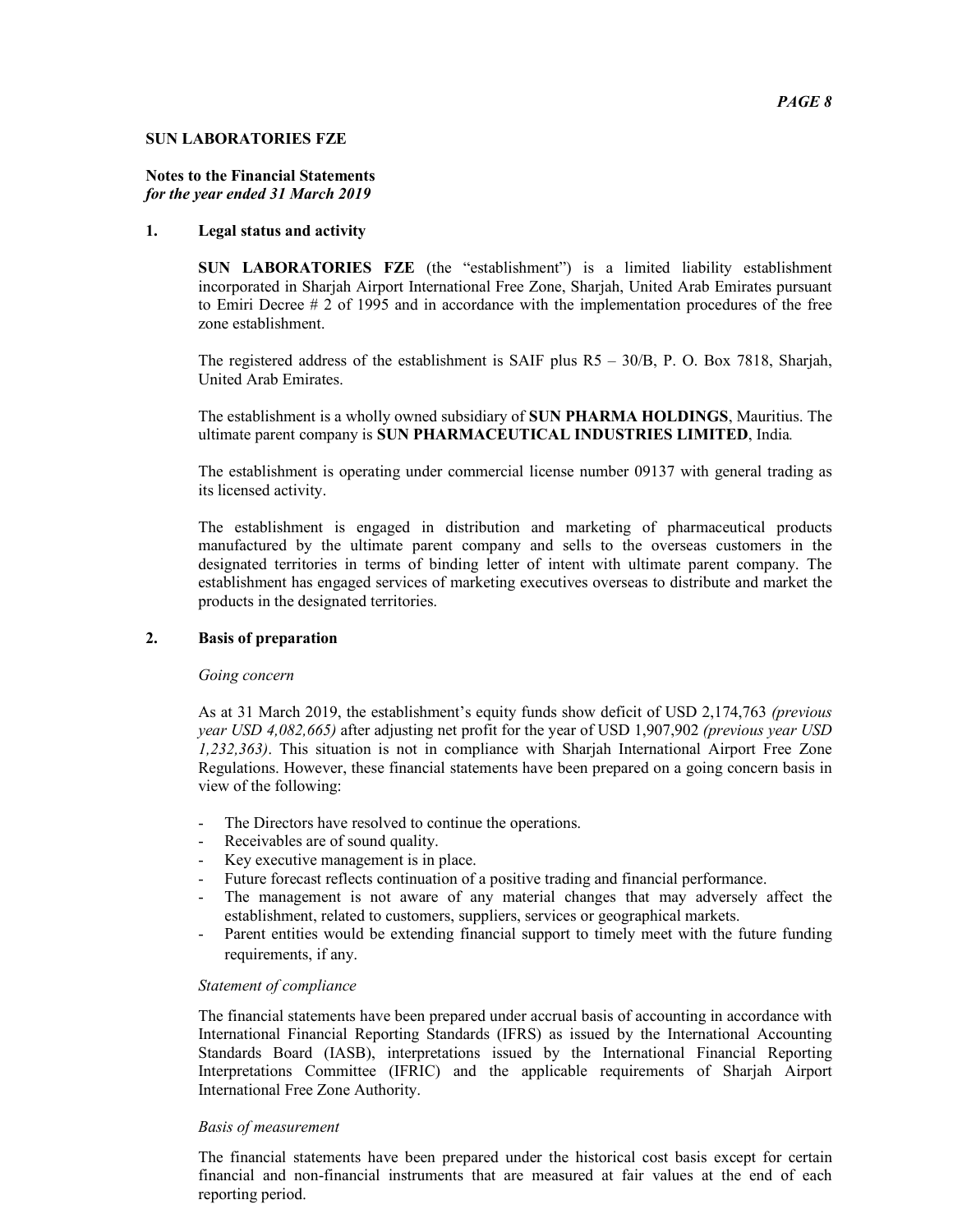### **Notes to the Financial Statements**  *for the year ended 31 March 2019*

### **Basis of preparation (cont'd)**

#### *Functional and presentation currency*

The financial statements have been presented in US Dollars (USD), being the functional and presentation currency of the establishment.

### *Use of estimates and judgements*

The preparation of the financial statements requires management to make estimates and assumptions that may affect the reported amount of financial assets and liabilities, revenue, expenses, disclosure of contingent liabilities and the resultant provisions and fair values. Such estimates are necessarily based on assumptions about the several factors and actual results may differ from reported amounts. Estimates and underlying assumptions are reviewed on an ongoing basis. Revisions to accounting estimates are recognized in the period in which the estimate is revised and in any future periods affected.

The areas involving a higher degree of judgment or complexity, or areas where assumptions and estimates are significant to the financial statements are discussed in note 4.

### *Application of new and revised International Financial Reporting Standards (IFRS)*

The establishment adopted the following standards and amendments which are effective for annual periods beginning on or after 1 January 2018:

#### IFRS 15 - *Revenue from Contracts with Customers*

IFRS 15 supersedes IAS 11 Construction Contracts, IAS 18 Revenue and related interpretations. The new standard establishes a five-step model to account for revenue arising from contracts with customers. The core principle of IFRS 15 is that an entity should recognize revenue to depict the transfer of promised goods or services to customers in an amount that reflects the consideration to which the entity expects to be entitled in exchange for those goods or services.

The establishment has applied IFRS 15 - *Revenue from Contracts with Customer* which is effective 1 January 2018. The establishment recognizes revenue from contracts with customers based on a five-step model as set out in IFRS 15:

- Step 1: Identify the contract(s) with the customer
- Step 2: Identify the performance obligation in the contract
- Step 3: Determine the transaction price
- Step 4: Allocate the transaction price to the performance obligations in the contract
- Step 5: Recognize revenue when (or as) the establishment satisfies a performance obligation

### IFRS 9 - *Financial Instruments*

IFRS 9 contains three principal classification categories for financial assets: measured at amortized cost, fair value through other comprehensive income and fair value through profit or loss. For financial receivables, IFRS 9 classification is generally based on the business model in which a financial asset is managed and its contractual cash flows. For equity instruments, IFRS 9 now requires measurement of all financial assets at fair value and provides an irrevocable option to measure certain securities at FVOCI rather than through profit or loss. IFRS 9 replaces the 'incurred loss' model in IAS 39 with an 'expected credit loss' (ECL) model.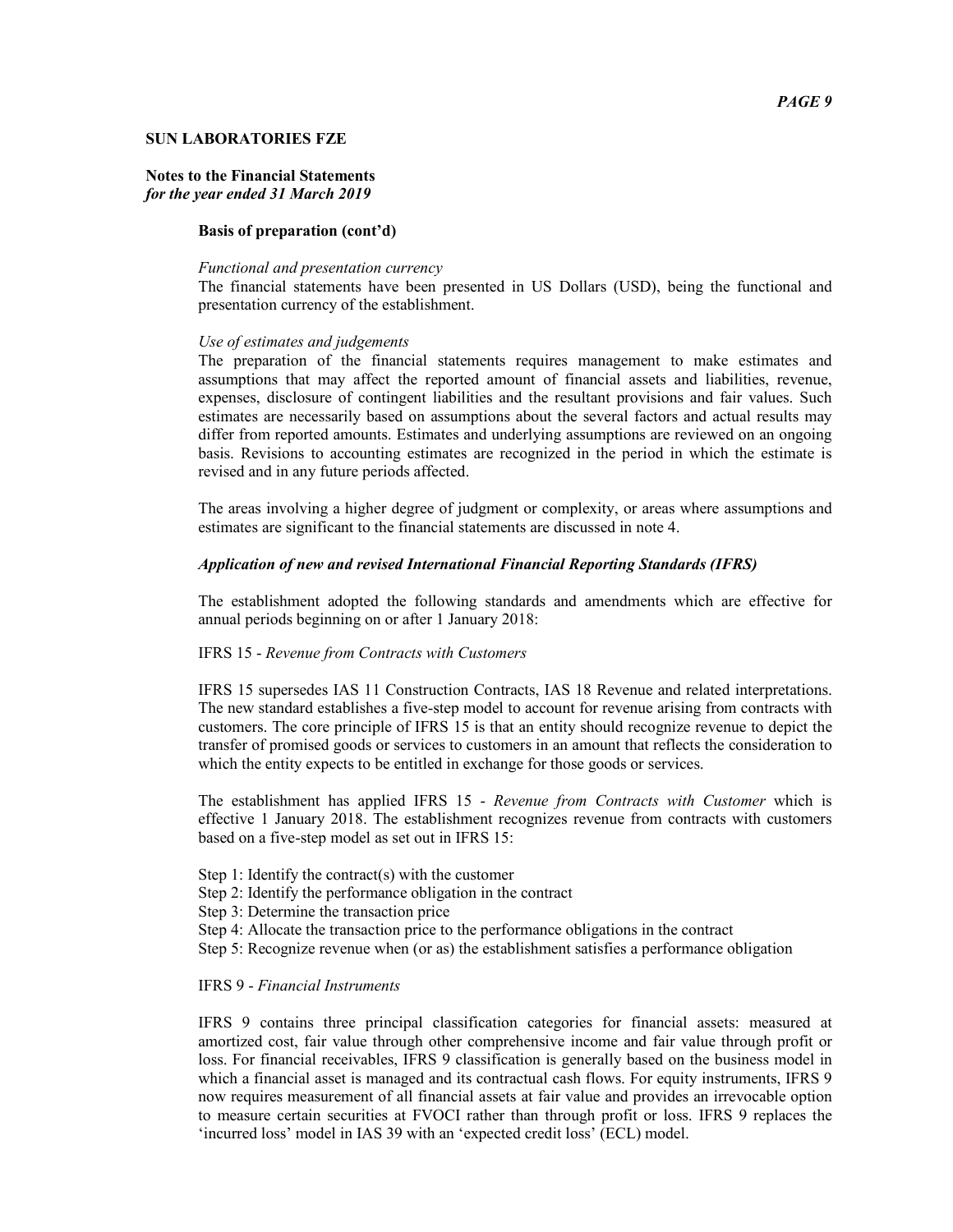### **Notes to the Financial Statements**  *for the year ended 31 March 2019*

### *Application of new and revised International Financial Reporting Standards (IFRS) (cont'd)*

The new impairment model applies to financial assets measured at amortized cost, contract assets and assets at FVOCI.

The adoption of these new standards has no material impact on the establishment's financial statements. Further, the establishment has not early adopted any other standard, interpretation or amendment that has been issued but are not yet effective.

### **3. Summary of significant accounting policies**

The accounting policies, which are consistent with those used in the previous year, except for new standards effective on 1 April 2018, in dealing with items that are considered material in relation to the financial statements are as follows:

#### **Property, plant and equipment**

Property, plant and equipment are recorded at cost less accumulated depreciation and any identified impairment loss.

The cost of property, plant and equipment is depreciated on a straight-line method over their estimated useful lives of 5 – 6 years.

An item of property, plant and equipment and any significant part initially recognized is derecognized upon disposal or when no future economic benefits are expected from its use or disposal. Any gain or loss arising on de-recognition of the asset (calculated as the difference between the net disposal proceeds and carrying amount of the asset) is included in the statement of profit or loss and other comprehensive income when the asset is derecognized.

The residual values, useful lives and methods of depreciation of property, plant and equipment are reviewed at each financial year end and adjusted prospectively, if appropriate.

#### **Intangible assets**

#### *Acquired intangibles*

An intangible asset is an identifiable non-monetary asset without physical substance. Intangible assets with finite useful lives that are acquired separately are carried at cost less accumulated amortisation and impairment losses, if any. Subsequent expenditures are capitalized only when they increase the future economic benefits embodied in the specific asset they relate.

Amortization of trademark is recognised on a straight-line basis over their estimated useful life of 5 years.

Contractual rights acquired are amortized over the period of the contract or any other extended period in proportion to the annual value of the products sourced from the vendor. This contractual right imparts identifiability and control to the establishment to obtain future economic benefits over the period or any extended period of the contract in the form of cost savings from sourcing products.

The estimated useful life and amortisation method are reviewed at the end of each reporting period, with the effect of any changes in estimate being accounted for on a prospective basis.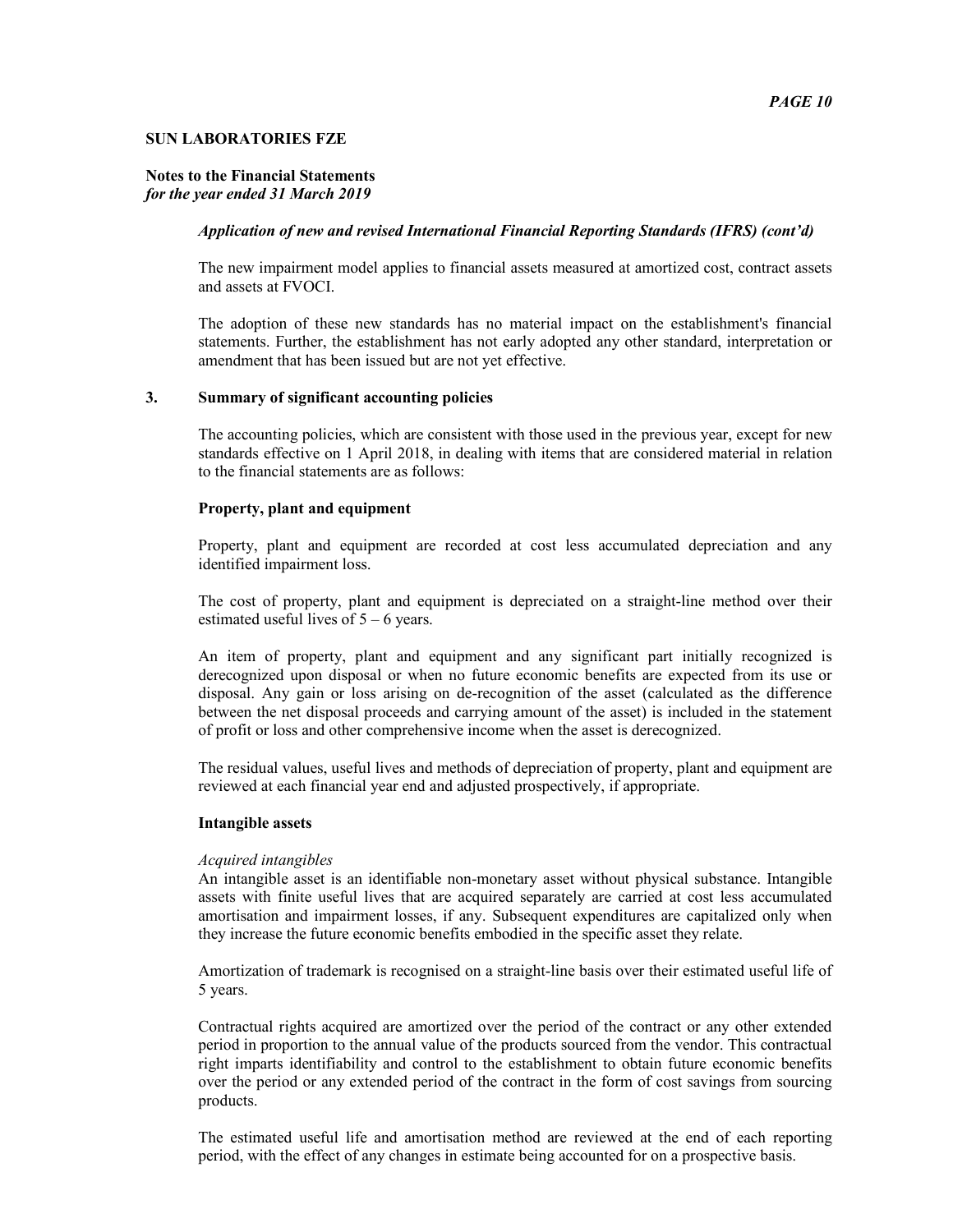### **Notes to the Financial Statements**  *for the year ended 31 March 2019*

### **Summary of significant accounting policies (cont'd)**

### **Intangible assets (cont'd)**

Intangible assets are de-recognized either on their disposal or where no future economic benefits are expected from their use. Gain or loss arising on such de-recognition is recognized in the statement of profit or loss and other comprehensive income, and are measured as the difference between the net disposal proceeds, if any, and the carrying amount of respective intangible assets as on the date of de-recognition.

### **Financial instruments**

Financial assets and financial liabilities are recognized when, and only when, the establishment becomes a party to the contractual provisions of the instrument.

Financial assets are de-recognized when, and only when, the contractual rights to receive cash flows expire or when substantially all the risks and rewards of ownership have been transferred. Financial liabilities are de-recognized when, and only when, they are extinguished, cancelled or expired.

### *Financial assets*

Financial assets are classified, at initial recognition, as subsequently measured at amortized cost, fair value through other comprehensive income, and fair value through profit or loss on the basis of the company's business model for managing the financial assets and the contractual cash flow characteristics of the financial assets.

The financial assets measured at amortized cost comprises trade and other receivables and cash and bank balances.

### *Trade receivables*

Trade receivables are stated at original invoice amount less a provision for any uncollectible amount. An estimate for doubtful debts is made when collection of the full amount is no longer probable and provided for in the accounts. Bad debts are written off when there is no possibility of recovery.

### *Other receivables*

Other current financial assets represent advances, vat receivable and refundable deposit.

### *Cash and cash equivalents*

Cash and cash equivalents comprise bank balance in current accounts that are readily convertible to known amount of cash and which are subject to an insignificant risk of changes in value.

### *Impairment of financial assets*

The establishment recognizes an allowance for expected credit losses (ECLs) on its financial assets. ECLs are required to be measured through a loss allowance at an amount equal to:

12-month ECL, which represents the portion of lifetime ECL that is expected to result from default events on a financial instrument that are possible within 12 months after the reporting date.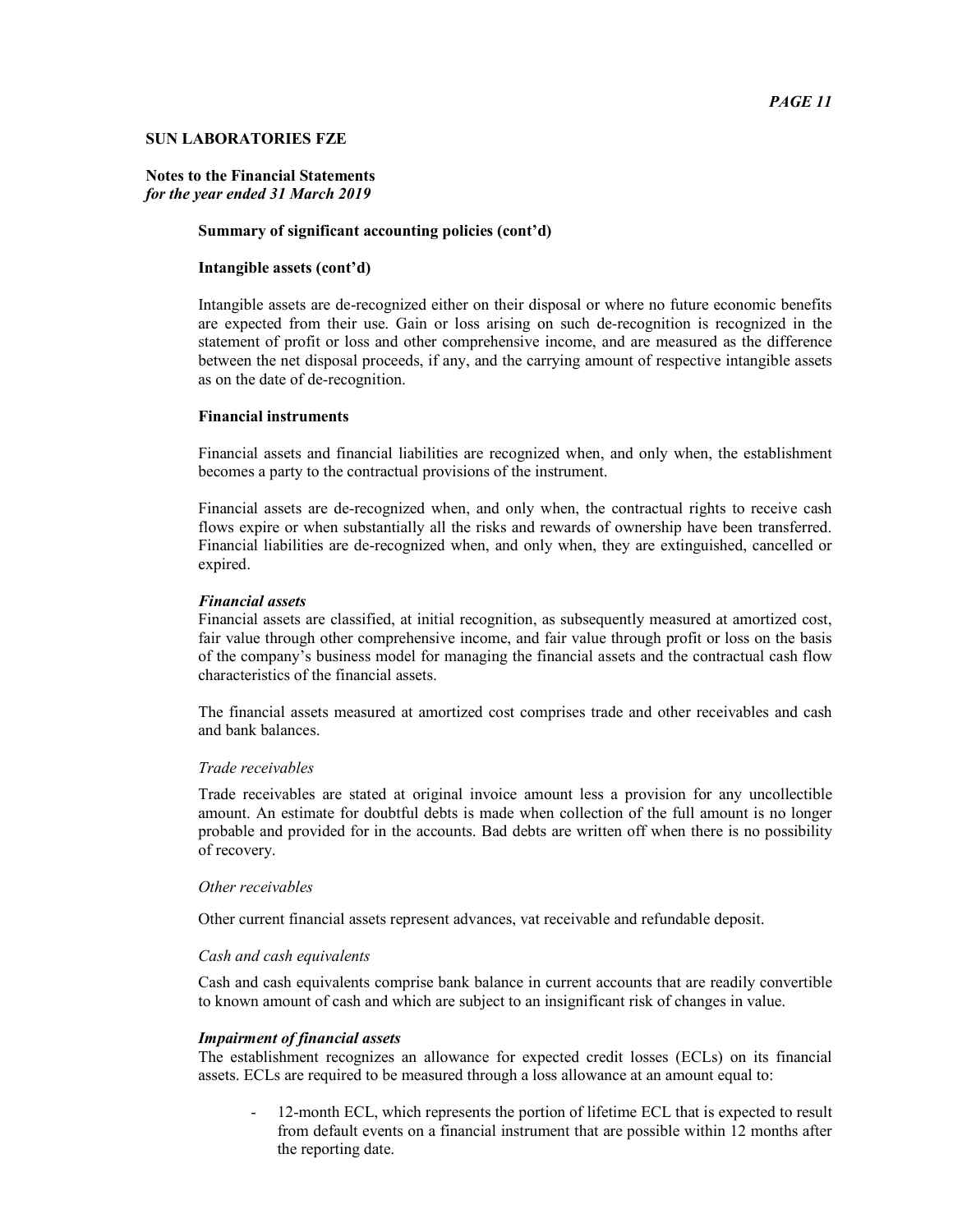### **Notes to the Financial Statements**  *for the year ended 31 March 2019*

### **Summary of significant accounting policies (cont'd)**

Lifetime ECL, which represents the expected credit losses that will result from all possible default events over the expected life of a financial instrument.

For trade receivables, the establishment applies a simplified approach in calculating ECLs. Therefore, the establishment doesn't track changes in credit risk, but instead recognizes a loss allowance based on Lifetime ECLs at each reporting date.

Loss allowance is based on the establishment's historical credit loss experience, adjusted for forward-looking factors specific to the debtors and the economic environment.

### *Financial liabilities*

The financial liabilities comprise long term loan and trade and other payables.

### *Trade and other payables*

Liabilities are recognized for amounts to be paid in the future for goods or services received, whether invoiced by the supplier or not.

### *Offsetting*

Financial assets and liabilities are offset and the net amount reported in the statement of financial position when there is a legally enforceable right to offset the recognized amounts and there is an intention to settle on a net basis, or realize the asset and settle the liability simultaneously.

### **Provisions, contingent liabilities and contingent assets**

Provisions are recognised only when there is a present obligation as a result of past events, and it is probable that an outflow of resources will be required to settle the obligation in respect of which a reliable estimate of the amount of the obligation can be made. Contingent liability is disclosed for (i) possible obligations which will be confirmed only by future events not wholly within the control of the establishment or (ii) present obligations arising from past events where it is not probable that an outflow of resources will be required to settle the obligation or a reliable estimate of the amount of the obligation cannot be made. Contingent assets are not recognised in the financial statements.

### **Taxation**

### *Value added tax*

Expenses and assets are recognized net of the amount of value added tax, except:

- When the value added tax incurred on a purchase of assets or services is not recoverable from the taxation authority, in which case, the value added tax is recognized as part of the cost of acquisition of the asset or as part of the expense item, as applicable.
- When receivables and payables are stated with the amount of value added tax included.

The net amount of value added tax recoverable from, or payable to, the taxation authority is included as part of receivables or payables in the statement of financial position.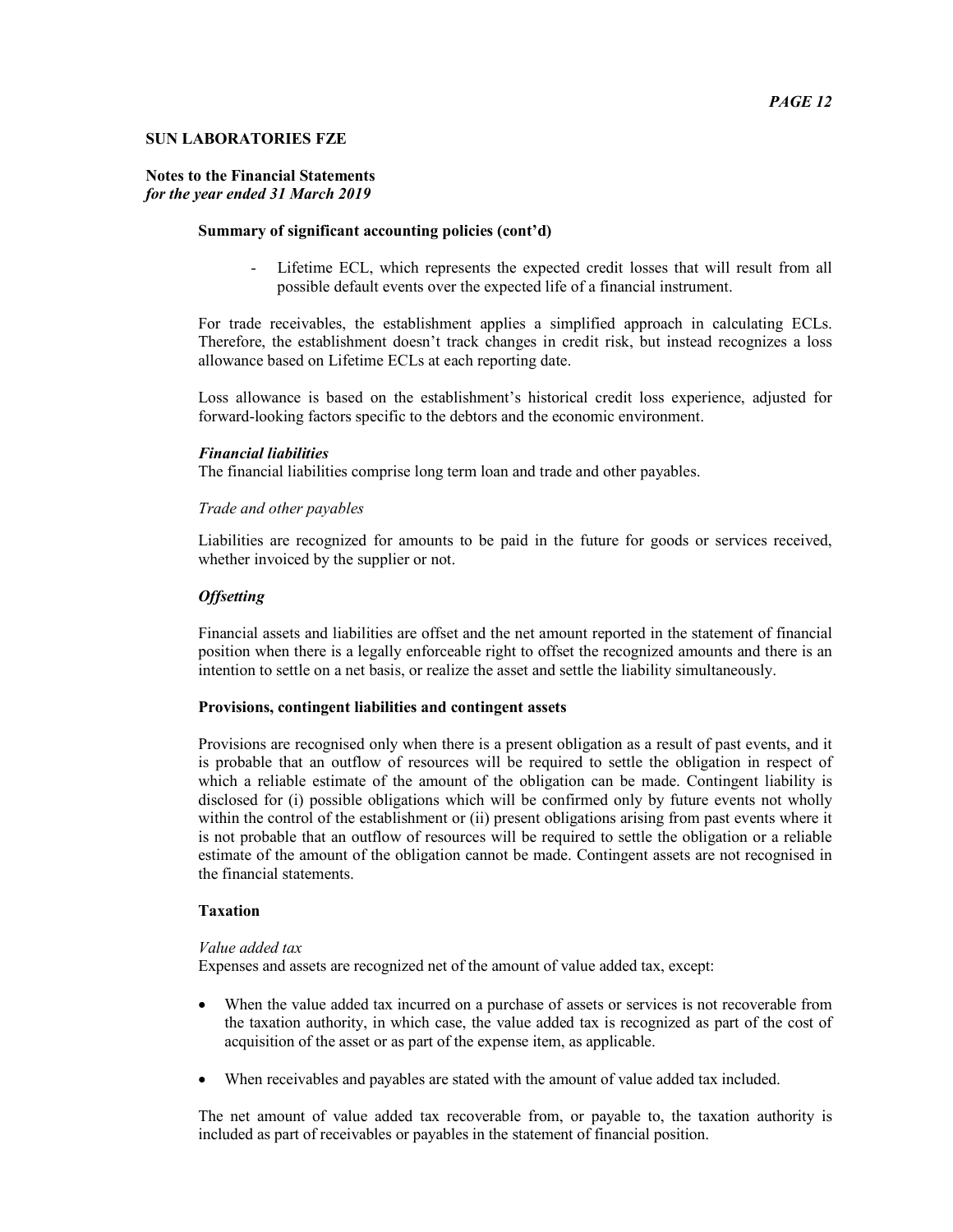### **Notes to the Financial Statements**  *for the year ended 31 March 2019*

### **Summary of significant accounting policies (cont'd)**

#### **Revenue recognition**

#### *Sale of products*

Revenue from sale of products is recognized when the significant risk and rewards of ownership have been transferred to the customer, usually on delivery of goods, it is probable that the economic benefit will flow to the establishment, the associated costs and possible return of goods can be estimated reliably, there is neither continuing management involvement to the degree usually associated with ownership nor effective control over the goods sold and the amount of revenue can be measured reliably.

Provisions for discounts and rate difference are estimated and provided for in the year of sales and recorded as reduction of revenue

#### *Other income*

Other income is recognised as per the contractual agreement.

### **Foreign currency transactions**

Transactions in currencies other than US Dollars are converted into US Dollars at the rate of exchange ruling on the date of the transaction. Assets and liabilities expressed in other than US Dollars are translated into USD at the rate of exchange ruling at the statement of financial position date. Resulting gain or loss is taken to the statement of profit or loss and other comprehensive income.

### **4. Significant judgment employed in applying accounting policies and key sources of estimation uncertainty**

### **4.1 Significant judgment employed**

The significant judgement made in applying accounting policies that has the most significant effect on the amounts recognized in the financial statements is as follows:

### **Impairment of non-financial assets**

The establishment assesses whether there are any indicators of impairment for all non-financial assets at each reporting date. If any of such indication exists, the company estimates the asset's recoverable amount which is the higher of fair value less costs to sell and value in use. When value in use calculations are undertaken, management must estimate the expected future cash flows from the asset or cash-generating unit and choose a suitable discount rate in order to calculate the present value of those cash flows. Other non-financial assets are tested for impairment when there are indicators that the carrying amounts may not be recoverable.

#### **Significant increase in credit risk**

ECL are measured as an allowance equal to 12-month ECL for stage 1 assets, or lifetime ECL assets for stage 2 or stage 3 assets. An asset moves to stage 2 when its credit risk has increased significantly since initial recognition. IFRS 9 does not define what constitutes a significant increase in credit risk. In assessing whether the credit risk of an asset has significantly increased the establishment takes into account qualitative and quantitative reasonable and supportable forward-looking information. As at date of statement of financial position, management believes that the recoverability of its long-term loans are certain, accordingly, no expected credit losses are recognized.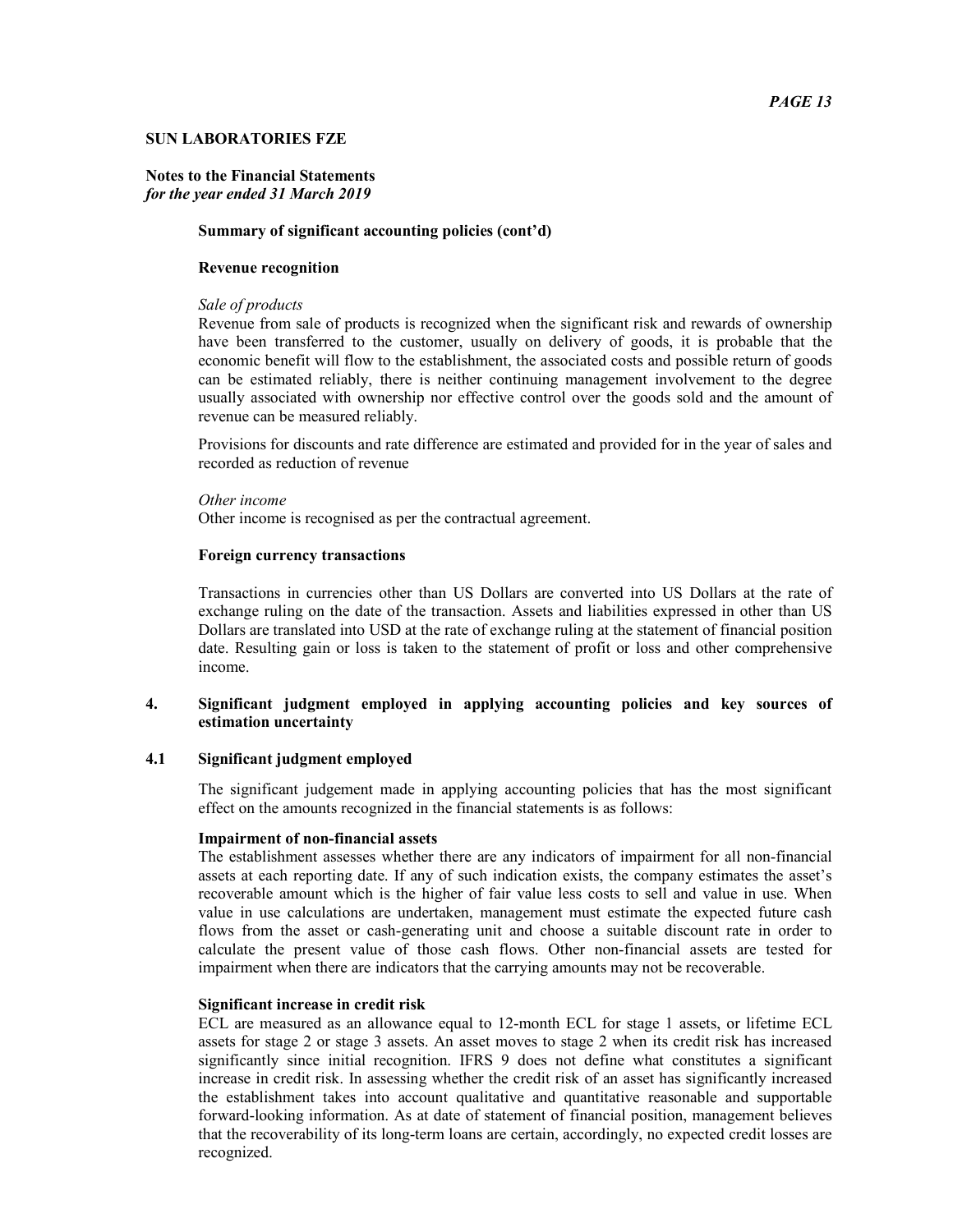### **Notes to the Financial Statements**  *for the year ended 31 March 2019*

### **4.2 Key sources of estimation uncertainty**

Key assumptions made concerning the future and other key sources of estimation uncertainty at the reporting date that have a significant risk of causing a material adjustment to the carrying amounts of assets and liabilities within the next financial year, are as follows:

### **Useful lives of assets**

The useful lives of the establishment's assets with definite life are estimated based on the period over which the assets are expected to be available for use. The estimated useful lives of establishment's property, plant and equipment and intangible assets are reviewed periodically and are updated if expectations differ from previous estimates due to physical wear and tear, technical or commercial obsolescence and legal or other limits on the use of the establishment's assets. In addition, the estimation of the useful lives is based on the establishment's collective assessment of industry practice, internal technical evaluation and experience with similar assets.

### **Impairment of trade and other receivables**

The loss allowance for trade and other receivables are based on assumptions about risk of default and expected credit loss rates. The establishment uses judgment in making these assumptions and selecting the inputs to the impairment calculation, based on the establishment's past history, existing market conditions as well as forward-looking estimates at the end of each reporting period.

Any difference between the amounts actually collected in the future period and the amounts expected, will be recognized in the establishment's statement of profit or loss in that period. As at date of statement of financial position, management believes that the recoverability of its trade and other receivables are certain.

| 5. | Property, plant and equipment | Furniture,<br><i>fixtures and</i><br>office<br>equipment *<br>$\mathbf{LSD}$ |
|----|-------------------------------|------------------------------------------------------------------------------|
|    | Cost / valuation              |                                                                              |
|    | Taken over during the year    | 14,979                                                                       |
|    | As at 31.03.2019              | 14,979                                                                       |
|    | Depreciation                  |                                                                              |
|    | Impairment                    | 14,979                                                                       |
|    | As at 31.03.2019              | 14,979                                                                       |
|    | Net book value                |                                                                              |
|    | As at 31.03.2019              |                                                                              |

\**During the year the establishment has entered into an agreement with Atlas Global Trading FZC. As per terms of the agreement the establishment has taken over items of property, plant and equipment which is impaired at the end of the year.*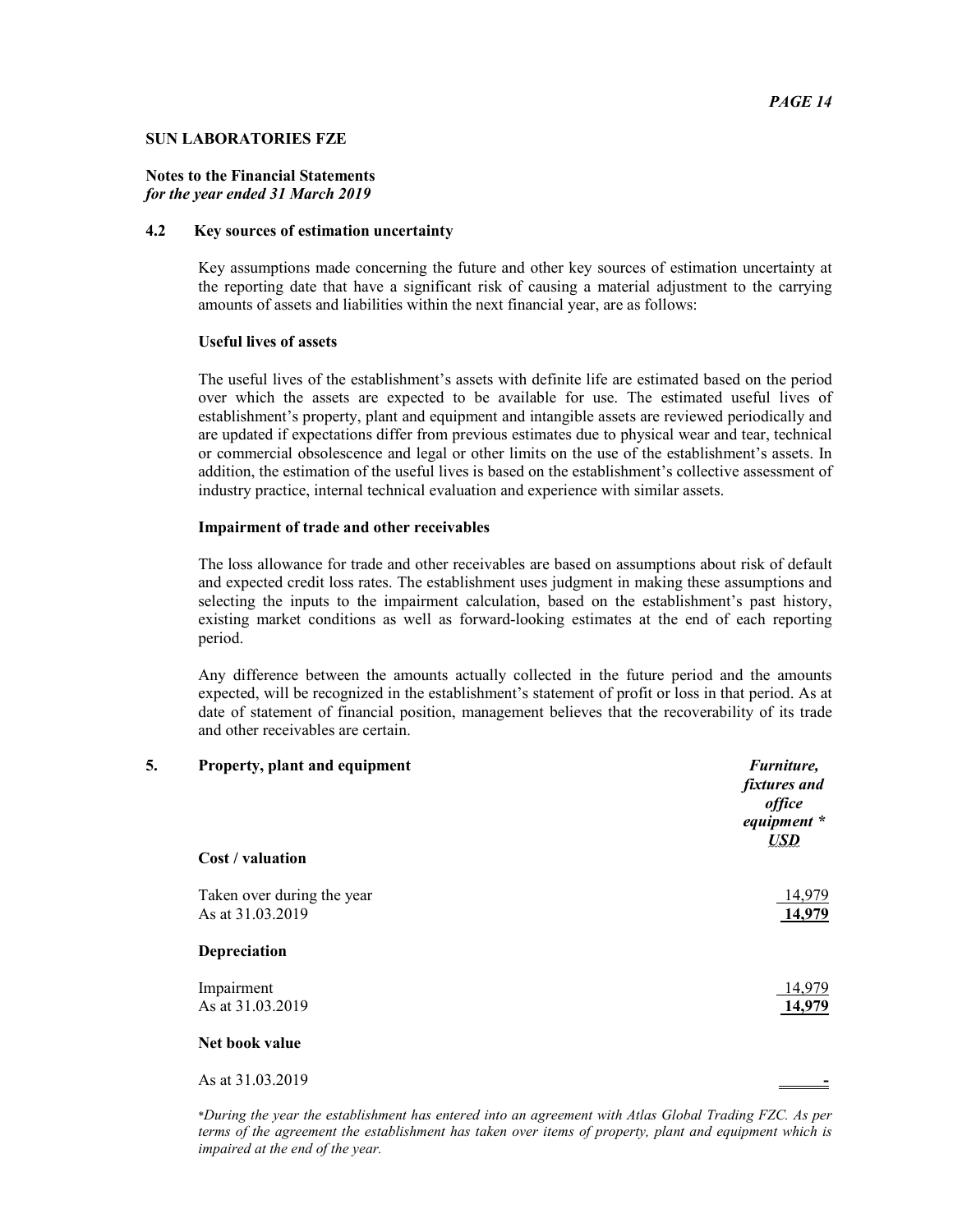### **Notes to the Financial Statements**  *for the year ended 31 March 2019*

| 6. | Intangible asset           | <b>Contractual</b><br>rights *<br><b>USD</b> | <b>Trademark</b><br>$\boldsymbol{USD}$ | <b>Total</b><br><b>USD</b> |
|----|----------------------------|----------------------------------------------|----------------------------------------|----------------------------|
|    | Cost/valuation             |                                              |                                        |                            |
|    | As at 01.04.2018           |                                              | 319,485                                | 319,485                    |
|    | Taken over during the year | 291,837,736                                  |                                        | 291,837,736                |
|    | As at 31.03.2019           | 291,837,736                                  | 319,485                                | 292,157,221                |
|    | Amortization               |                                              |                                        |                            |
|    | As at 01.04.2018           |                                              | 17,681                                 | 17,681                     |
|    | Charge for the year        |                                              | 301,704                                | 301,704                    |
|    | As at 31.03.2019           |                                              | 319,385                                | 319,385                    |
|    | Net book value             |                                              |                                        |                            |
|    | As at 31.03.2019           | 291,837,736                                  | 100                                    | <u>291,837,836</u>         |
|    | As at 31,03,2018           |                                              | 301.804                                | 301,804                    |
|    |                            |                                              |                                        |                            |

*\*During the year, the establishment has entered into an agreement with Atlas Global Trading FZC. As per the said agreement the establishment has acquired contractual rights along with its related assets and liabilities. The establishment has recorded intangible assets in the form of contractual rights at fair value certified by an independent valuer.* 

*As per the terms of contractual right agreement, the establishment would source pharmaceutical generic products at a discount from Sun Pharmaceutical Industries Ltd. The establishment has not amortized the intangible assets as they have acquired at the end of the year.* 

## **7. Trade receivables**

The establishment's credit period ranges between 0-180 days after which trade receivables are past due. Trade receivables include USD 1,902,975 due from a related party on trade account.

Although trade receivables of USD 4,674,137/-, net of subsequent recoveries, are past due, they are considered good and fully recoverable by the management. Since the date of statement of financial position, the establishment has recovered USD 8,160,824/- from trade receivables.

As at 31 March, the aging of trade receivables was as follows:

|                              | <b>Total</b><br><b>USD</b> | $0 - 30$<br>Days<br><u>USD</u> | $31 - 90$<br>Days<br>USD. | 91-180<br>Days<br>USD. | 180-365<br>Days<br>USD. | $365$ Days<br>$\pm$<br>$\mathit{USD}$ |
|------------------------------|----------------------------|--------------------------------|---------------------------|------------------------|-------------------------|---------------------------------------|
| 2019                         | 34,377,335                 | 12,640,138                     | 8,693,143                 | 6,776,392              | 4.118.620               | 2,149,042                             |
| <b>Subsequent Recoveries</b> | 8,160,824                  | 358,469                        | 3.498.729                 | 2,702,020              | 910.678                 | 690.928                               |
| Net of recoveries            | 26,216,511                 | 12,281,669                     | 5,194,414                 | 4,074,372              | 3,207,942               | 1,458,114                             |
| 2018                         | 34,307,646                 | 10,453,902                     | 11,486,173                | 6,362,116              | 5,902,354               | 103, 101                              |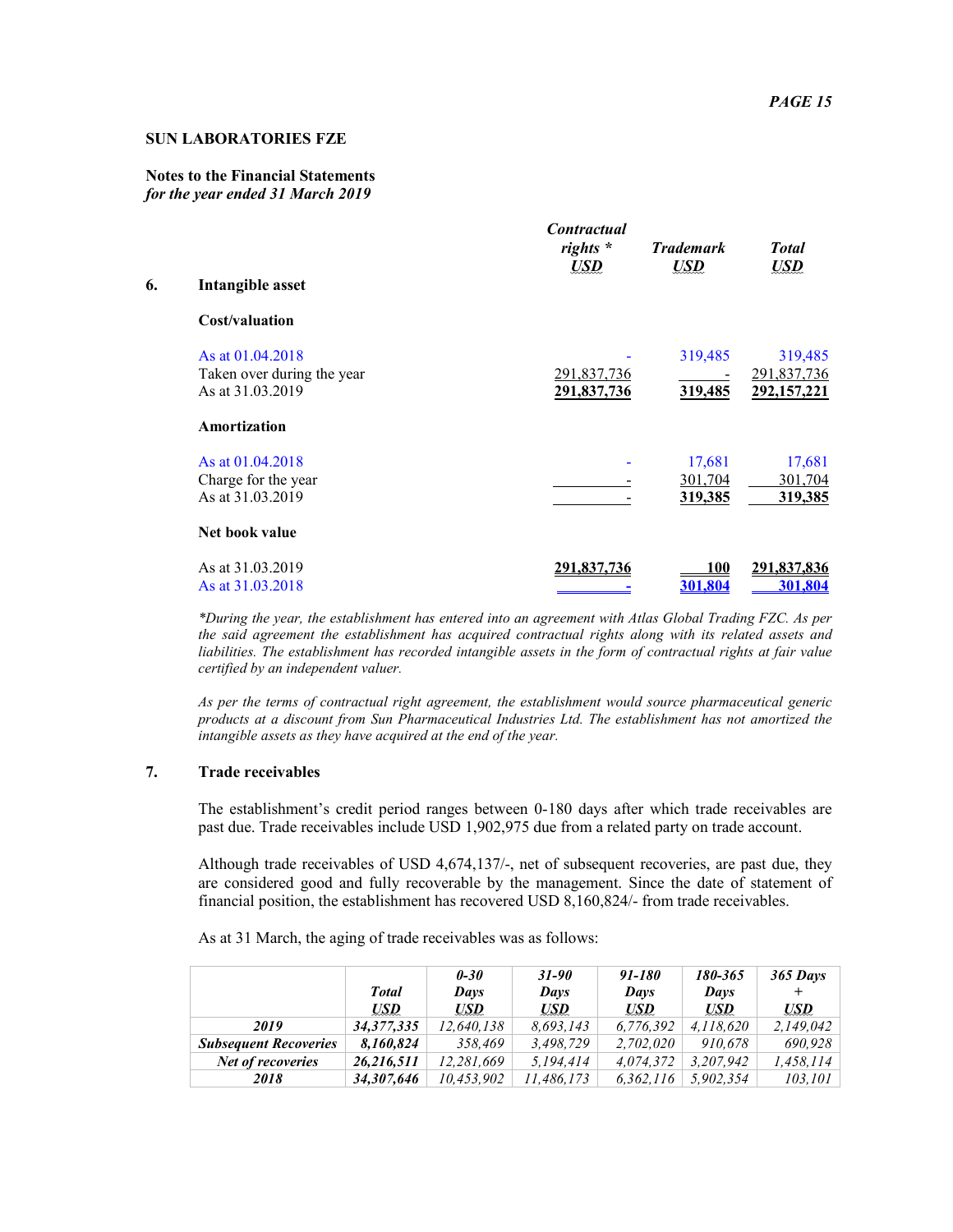## **Notes to the Financial Statements**  *for the year ended 31 March 2019*

|     |                                                             | 2019       | 2018              |
|-----|-------------------------------------------------------------|------------|-------------------|
|     |                                                             | <b>USD</b> | <b>USD</b>        |
| 8.  | Advances, deposits and other receivables                    |            |                   |
|     | Marketing authorization income receivable – related party   | 248,135    |                   |
|     | Advances                                                    | 18,615     | 55,414            |
|     | Deposits                                                    | 2,321      | 953               |
|     | Vat receivable                                              | 11,352     | 2,340             |
|     | Other receivable                                            | 15,361     |                   |
|     | Accrued income                                              | 8,702      |                   |
|     |                                                             | 304,486    | 58,707            |
| 9.  | <b>Cash and bank balances</b>                               |            |                   |
|     | Bank balance in current accounts                            | 3,628,353  | 7,833,103         |
|     | Cash and cash equivalents                                   | 3,628,353  | 7,833,103         |
|     | Term deposits                                               | 550,000    |                   |
|     |                                                             | 4,178,353  | 7,833,103         |
| 10. | Share capital                                               |            |                   |
|     | Authorised, issued and paid-up:                             |            |                   |
|     | 300 shares of AED 150,000 each <i>(converted (a)</i> 3.673) |            | <u>12.251.565</u> |

## **11. Long-term loan**

This represents unsecured and interest bearing long term loan from a related party without any fixed repayment schedule.

### **12. Trade payables**

Includes USD 26,368,617 *(previous year USD 44,402,008)* payable to related parties on trade account and US \$ 1,971,958 *(previous year USD 1,917,440)* due to overseas parties on account of commission on sales.

The establishment avails credit terms of 0-180 days from the related party. However, extended credit facility is availed during the year.

|     |                             | 2019       | 2018       |
|-----|-----------------------------|------------|------------|
|     |                             | <u>USD</u> | <u>USD</u> |
| 13. | Other payables and accruals |            |            |
|     | Advance from customers      | 9.575      | 41,285     |
|     | Customer credit balance     | 14,787     |            |
|     | Accruals                    | 245,462    | 232,227    |
|     |                             |            | 273.512    |

### **14. Sales**

This represents sales to overseas customers net of discounts and rate difference.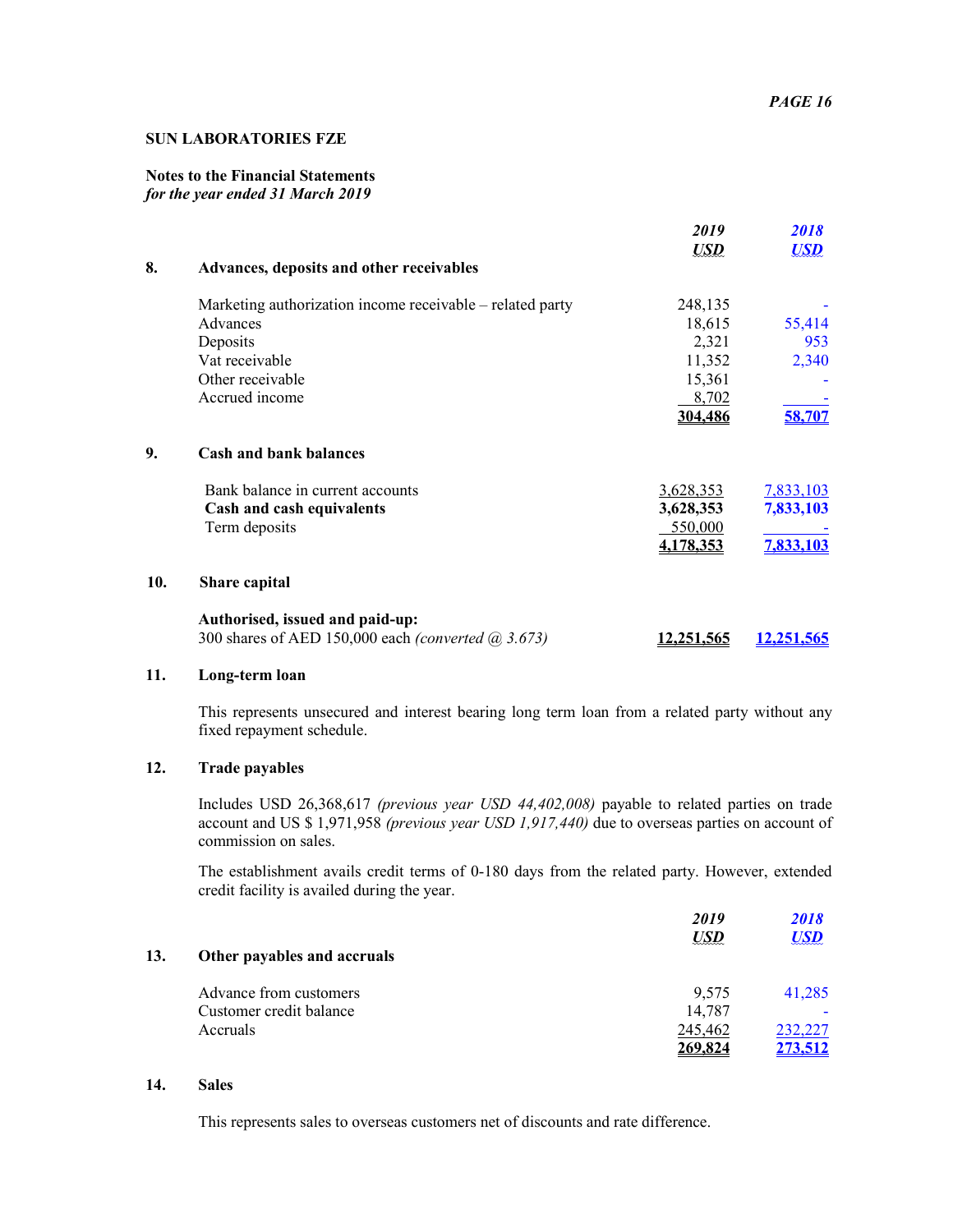### **Notes to the Financial Statements**  *for the year ended 31 March 2019*

## **15. Cost of sales**

This represents cost of sales net of rate difference.

|     |                                                | 2019       | 2018       |
|-----|------------------------------------------------|------------|------------|
|     |                                                | <b>USD</b> | <u>USD</u> |
| 16. | Other income                                   |            |            |
|     | Marketing authorization income – related party | 248,135    |            |
|     | Interest income from bank                      | 8,702      |            |
|     | Interest income – others                       | 39         | 241        |
|     | Exchange gain (net)                            |            | 4,175      |
|     | Miscellaneous income                           |            | 540        |
|     |                                                |            |            |

# **17. Related party transactions and balances**

The establishment enters into transactions with parties that fall within the definition of a related party as contained in International Accounting Standard 24: Related Party Disclosures. Related parties are the entities which possesses the ability (directly or indirectly) to conduct or exercise significant influence over the operating and financial decision of the establishment or vice versa and it is subject to common control or common significant influence. Related parties comprise the ultimate parent shareholder company, the parent shareholder company, the companies under common ownership and / or common management control and the directors of the establishment as under:

#### **Ultimate parent shareholder company**

- Sun Pharmaceutical Industries Ltd., India

### **Parent shareholder company**

- Sun Pharma Holdings, Mauritius

#### **Fellow subsidiary**

Sun Pharma Global FZE, U.A.E.

### **Subsidiaries of Ultimate Parent Shareholder Company**

- Sun Pharmaceutical Industries Inc USA
- Terapia S.A Romania
- Sun Pharma East Africa Ltd Kenya

#### **Directors**

- Mr. Surendra Manishanker Joshi
- Mr. Rajesh K. Shah
- Mr. Vishwanath Vinayak Kenkare (resigned during the year) \*
- Mr. Harin Parmanand Mehta (appointed during the year) \*

*\*Legal formalities will be completed before end of financial year 2019-20* 

Significant transactions during the year with related parties and the amounts involved are as under: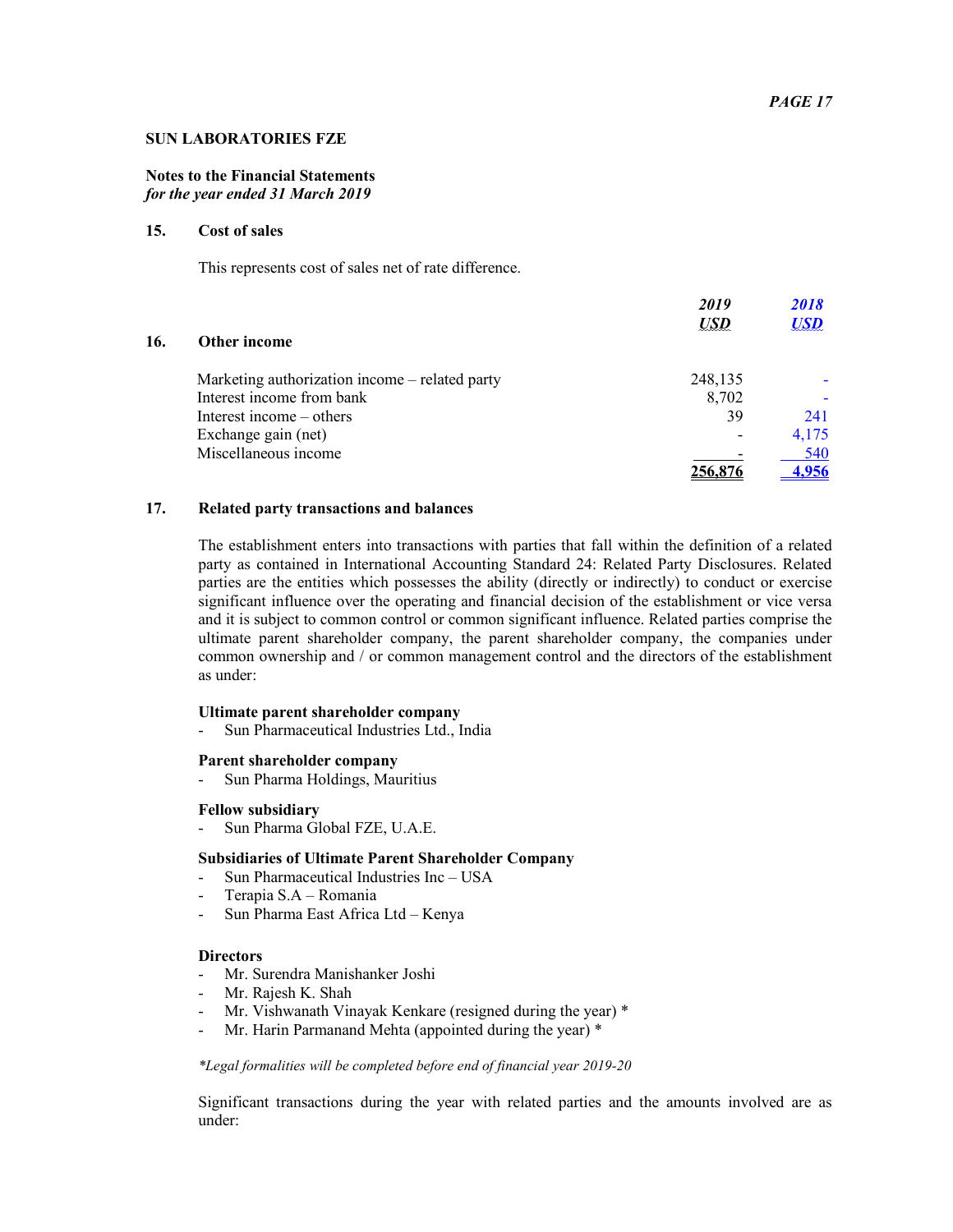### **Notes to the Financial Statements**  *for the year ended 31 March 2019*

### **Related party transactions and balances (cont'd)**

|                                | <b>Ultimate</b><br>parent<br>company<br><u>USD</u> | <b>Fellow</b><br>subsidiary<br><b>USD</b> | <b>Subsidiaries</b><br>of Ultimate<br><b>Parent</b><br>Company<br><b>USD</b> | <b>Total</b><br>2019<br><u>USD</u> | <b>Total</b><br>2018<br><b>USD</b> |
|--------------------------------|----------------------------------------------------|-------------------------------------------|------------------------------------------------------------------------------|------------------------------------|------------------------------------|
| Purchases                      | 70,735,027                                         |                                           | 52,290                                                                       | 70,787,317                         | 55,017,784                         |
| Sales                          |                                                    |                                           | 64,572                                                                       | 64,572                             |                                    |
| Promotion and marketing exp.   | 495,968                                            |                                           |                                                                              | 495,968                            | 777,877                            |
| Service charges                | $\overline{\phantom{a}}$                           | 81,690                                    |                                                                              | 81,690                             | 20,423                             |
| Interest expense               | -                                                  | 203,793                                   | -                                                                            | 203,793                            |                                    |
| Marketing authorization income | 248,135                                            |                                           |                                                                              | 248,135                            |                                    |

The establishment also receives interest free funds from the related party to meet with working capital requirements. The year-end related parties' balances are as under:

|                                                                                                         | 2019<br><b>USD</b><br>$\mathbf{D}$ r / (Cr) | 2018<br><b>USD</b><br>$\mathbf{D}$ r / (Cr) |
|---------------------------------------------------------------------------------------------------------|---------------------------------------------|---------------------------------------------|
| Trade receivables:<br>Subsidiaries of Ultimate Parent Company                                           | 1,902,975                                   |                                             |
| Marketing authorization income receivable<br>Ultimate parent company                                    | 248,135                                     |                                             |
| Long-term loan<br>Fellow subsidiary                                                                     | (304, 271, 360)                             |                                             |
| <b>Trade payables</b><br>Ultimate parent shareholder company<br>Subsidiaries of Ultimate Parent Company | (26,316,327)<br>(52,290)                    | (44, 402, 008)                              |

### **18. Capital management**

The establishment manages its capital to ensure that the establishment will be able to continue as a going concern while maximizing the return to the shareholder company. The establishment's capital structure consists of equity, comprising share capital and accumulated losses.

## **19. Financial instruments: Credit, liquidity and market risk exposures**

### **Credit risk**

Credit risk is the risk that one party to a financial instrument will fail to discharge an obligation and cause the other party to incur a financial loss. Financial assets, which potentially expose the establishment to concentrations of credit risk comprise principally of bank balance in current accounts, term deposits and trade and other receivables. The establishment's bank balance in current accounts are placed with high credit quality financial institutions.

The establishment has derived 95% of its revenue from ten customers based overseas. At 31 March 2019, the establishment had significant concentration of credit risk with ten overseas customers accounting for 94% of the trade receivables.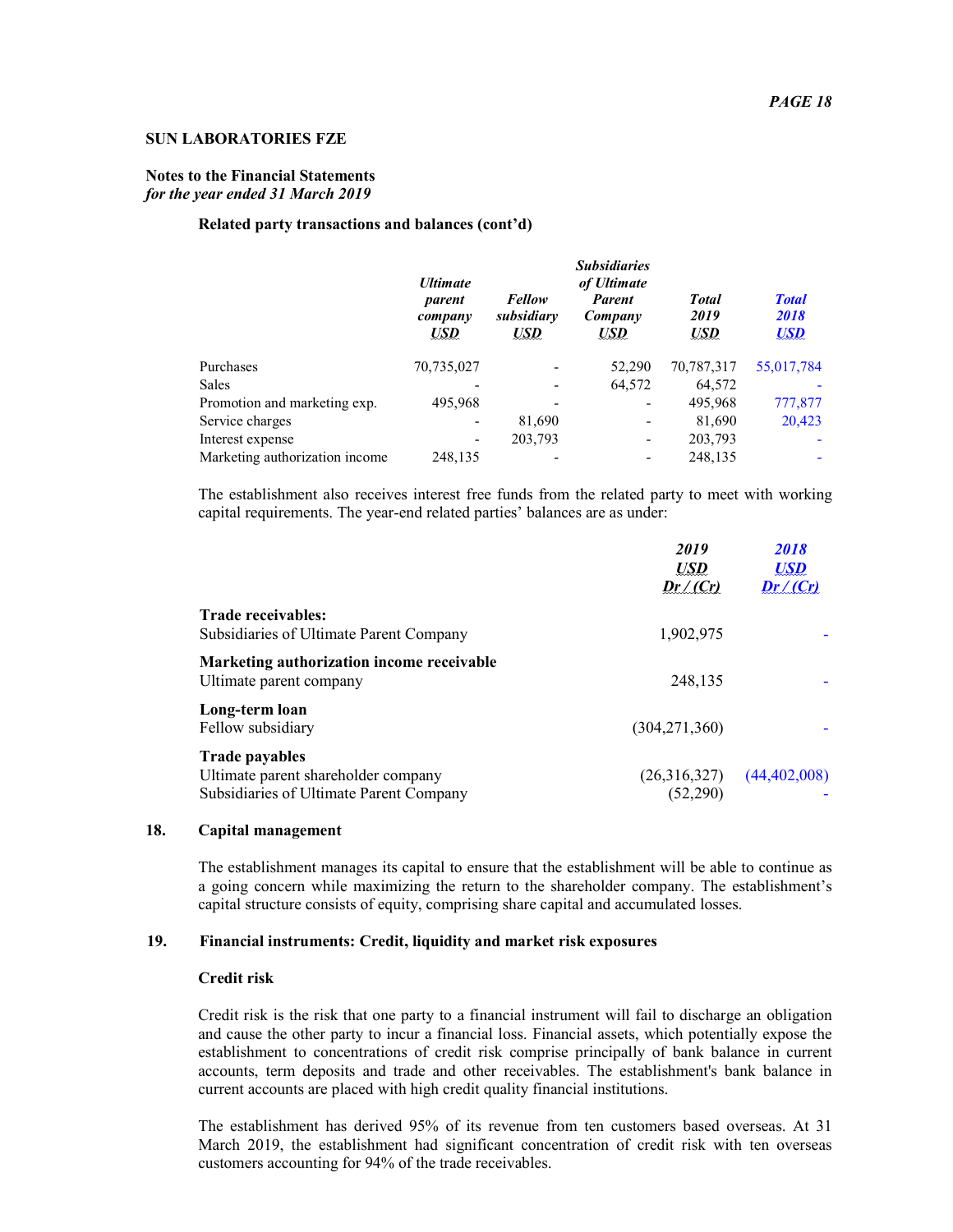### **Notes to the Financial Statements**  *for the year ended 31 March 2019*

### **Financial instruments: Credit, liquidity and market risk exposures (cont'd)**

Management believes that this concentration of credit risk is mitigated as these customers have long standing relationships with the related entities. The establishment also seeks to limit its credit risk with respect to customers by setting credit limits for individual customers, monitoring outstanding receivables and the terms of realization with the customers being letter of credit where available. In this way, the customer balances are secured and considered good and recoverable by the management.

There are no significant concentrations of credit risk from receivables outside the industry in which the company operates.

### **Liquidity risk**

Liquidity risk is the risk that the establishment will not be able to meet financial obligations as they fall due. The liquidity requirements are monitored on a regular basis by the parent shareholder company and the management who ensure that sufficient funds are made available to the establishment to meet commitments as they fall due.

### **Market risk**

Market risk is the risk that changes in market prices, such as interest rate risk and currency risk, will affect the establishment's income or the value of its holdings of financial instruments.

### *Interest rate risk*

Interest rate risk is the risk that the fair value of future cash flows of a financial instrument will fluctuate because of changes in market interest rates. Long term loan from a related party is at floating rate of interest.

### *Currency risk*

Currency risk is the risk that the fair value of future cash flows of a financial instrument will fluctuate because of changes in foreign exchange rates. Except for the below, there is no significant currency risk as substantially all financial assets and financial liabilities are denominated in the US Dollars or UAE Dirhams to which the US Dollars rate is fixed:

| Foreign currency financial assets:     | 2019<br>Equivalent<br><b>USD</b> | 2018<br><b>Equivalent</b><br><b>USD</b> |
|----------------------------------------|----------------------------------|-----------------------------------------|
| <b>Trade receivables</b><br>Euro (EUR) | 3,256,570                        | 4,468,308                               |
| <b>Bank balance</b><br>Euro (EUR)      | 930,539                          | 1,370,957                               |
| Foreign currency financial liability:  |                                  |                                         |
| Trade payables<br>Euro (EUR)           | 1,377,673                        | 5,810,443                               |